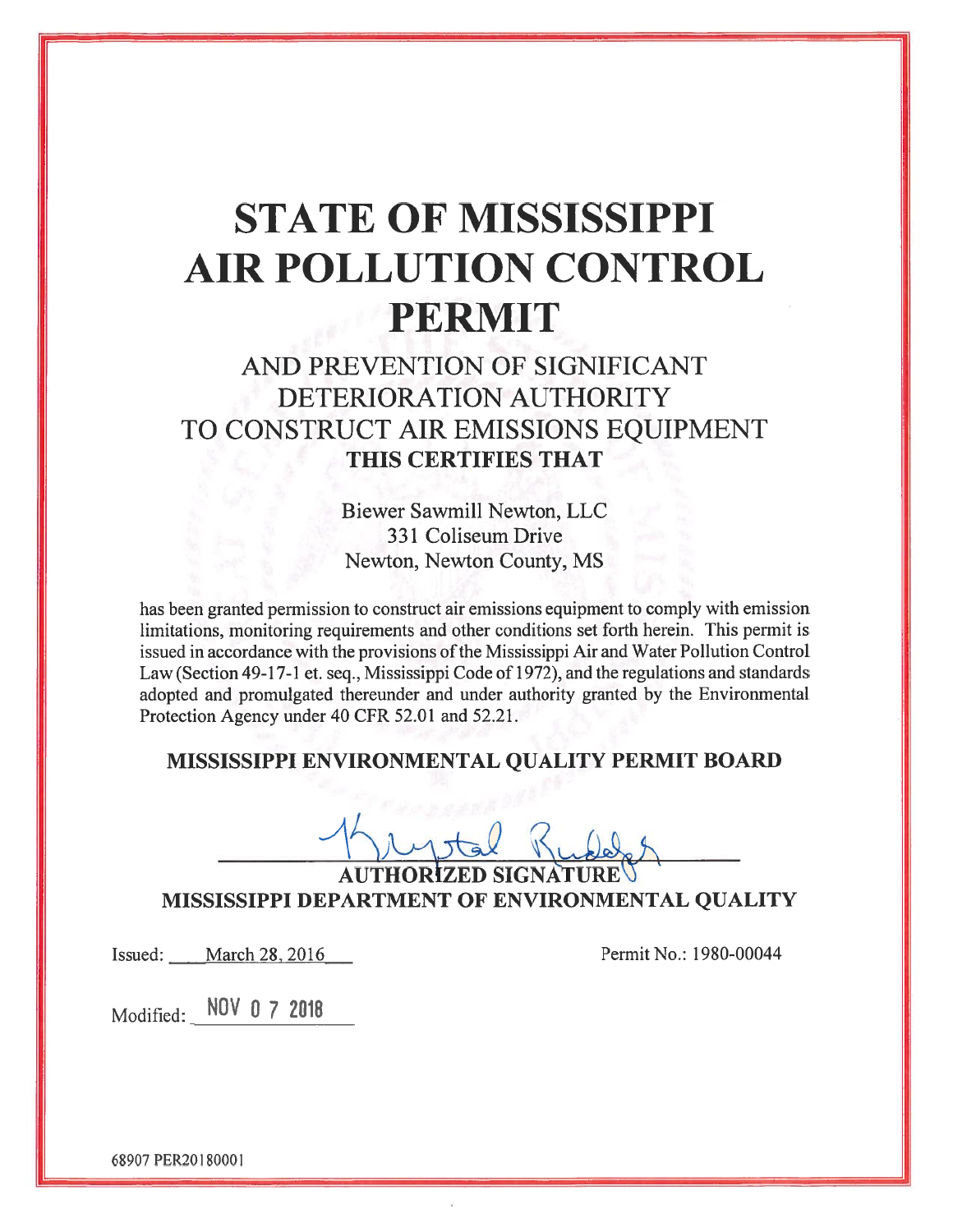#### **SECTION 1**

## **A. GENERAL CONDITIONS**

1. This permit is for air pollution control purposes only.

(Ref.: 11 Miss. Admin. Code Pt. 2, R. 2.1.D.)

2. Any activities not identified in the application are not authorized by this permit.

(Ref.: Miss. Code Ann. 49-17-29 1.b)

3. The knowing submittal of a permit application with false information may serve as the basis for the Permit Board to void the permit issued pursuant thereto or subject the applicant to penalties for operating without a valid permit pursuant to State Law.

(Ref.: 11 Miss. Admin. Code Pt. 2, R. 2.2.B(5).)

4. It is the responsibility of the applicant/permittee to obtain all other approvals, permits, clearances, easements, agreements, etc., which may be required including, but not limited to, all required local government zoning approvals or permits.

(Ref.: 11 Miss. Admin. Code Pt. 2, R. 2.1.D(6).)

5. The issuance of a permit does not release the permittee from liability for constructing or operating air emissions equipment in violation of any applicable statute, rule, or regulation of state or federal environmental authorities.

(Ref.: 11 Miss. Admin. Code Pt. 2, R. 2.2.B(7).)

6. It shall not be a defense for a permittee in an enforcement action that it would have been necessary to halt or reduce the permitted activity in order to maintain compliance with the conditions of the permit, unless halting or reducing activity would create an imminent and substantial endangerment threatening the public health and safety of the lives and property of the people of this state.

(Ref.: 11 Miss. Admin. Code Pt. 2, R. 2.2.B(15)(a).)

7. The permit and/or any part thereof may be modified, revoked, reopened, and reissued, or terminated for cause. Sufficient cause for a permit to be reopened shall exist when an air emissions stationary source becomes subject to Title V. The filing of a request by the permittee for a permit modification, revocation and reissuance, or termination, or of a notification of planned changes or anticipated noncompliance does not stay any permit condition.

(Ref.: 11 Miss. Admin. Code Pt. 2, R. 2.2.B(15)(b).)

8. The permit does not convey any property rights of any sort, or any exclusive privilege.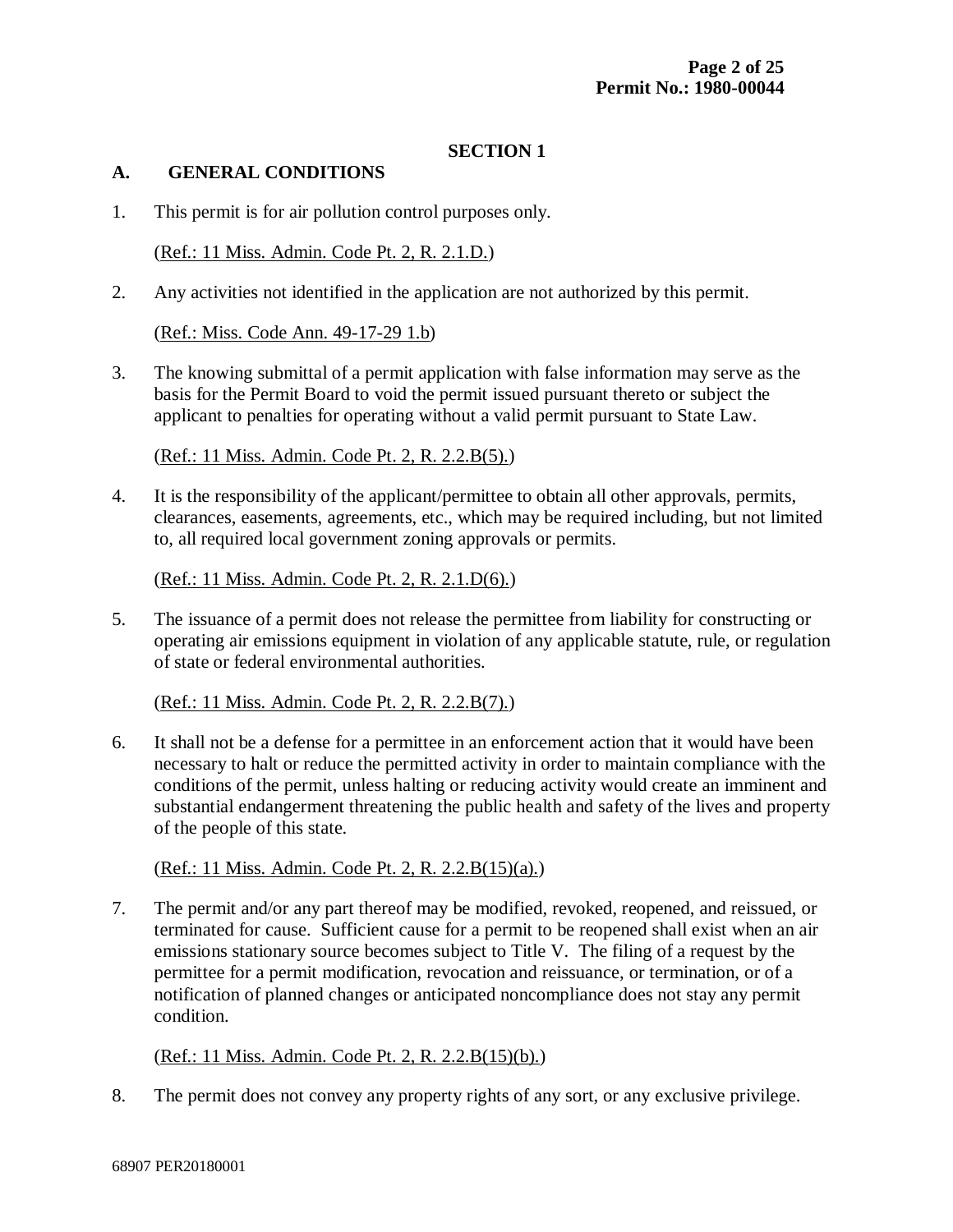## (Ref.: 11 Miss. Admin. Code Pt. 2, R. 2.2.B(15)(c).)

9. The permittee shall furnish to the DEQ within a reasonable time any information the DEQ may request in writing to determine whether cause exists for modifying, revoking and reissuing, or terminating the permit or to determine compliance with the permit. Upon request, the permittee shall also furnish to the DEQ copies of records required to be kept by the permit or, for information claimed to be confidential, the permittee shall furnish such records to the DEQ along with a claim of confidentiality. The permittee may furnish such records directly to the Administrator along with a claim of confidentiality.

#### (Ref.: 11 Miss. Admin. Code Pt. 2, R. 2.2.B(15)(d).)

10. Design and Construction Requirements: The stationary source shall be designed and constructed so as to operate without causing a violation of an Applicable Rules and Regulations, without interfering with the attainment and maintenance of State and National Ambient Air Quality Standards, and such that the emission of air toxics does not result in an ambient concentration sufficient to adversely affect human health and well-being or unreasonably and adversely affect plant or animal life beyond the stationary source boundaries.

(Ref.: 11 Miss. Admin. Code Pt. 2, R. 2.5.A.)

11. Solids Removal: The necessary facilities shall be constructed so that solids removed in the course of control of air emissions may be disposed of in a manner such as to prevent the solids from becoming windborne and to prevent the materials from entering State waters without the proper environmental permits.

(Ref.: Miss. Code Ann. 49-17-29)

12. Diversion and Bypass of Air Pollution Controls: The air pollution control facilities shall be constructed such that diversion from or bypass of collection and control facilities is not needed except as provided for in 11 Miss. Admin. Code Pt. 2, R. 1.1.10, "*Air Emission Regulations for the Prevention, Abatement, and Control of Air Contaminants*", Section 10.

(Ref.: 11 Miss. Admin. Code Pt. 2, R. 1.10.)

13. Fugitive Dust Emissions from Construction Activities: The construction of the stationary source shall be performed in such a manner so as to reduce fugitive dust emissions from construction activities to a minimum.

(Ref.: 11 Miss. Admin. Code Pt. 2, R. 2.5.A(4).)

14. Right of Entry: The permittee shall allow the Mississippi Department of Environmental Quality Office of Pollution Control and the Mississippi Environmental Quality Permit Board and/or their representatives upon presentation of credentials: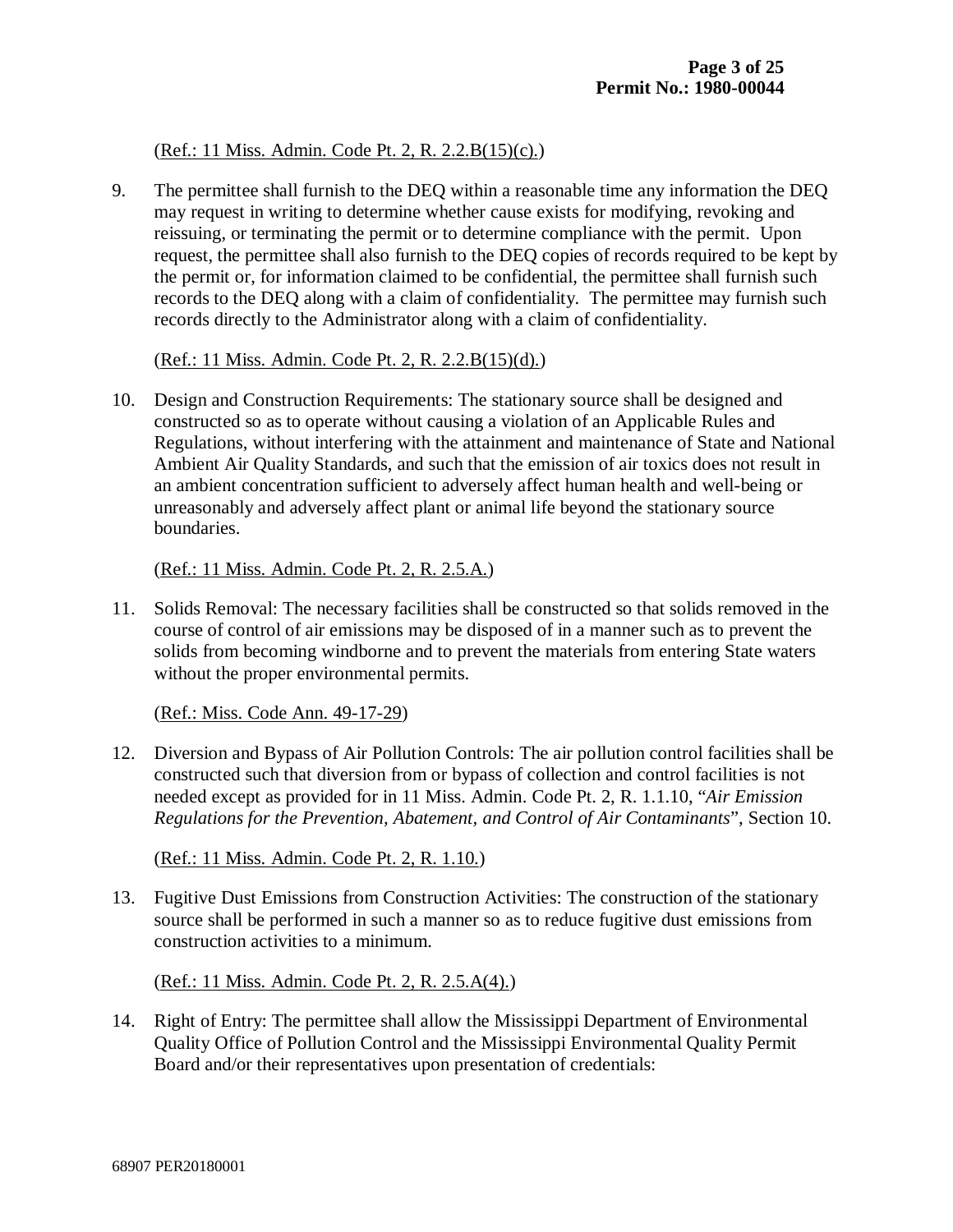- a) To enter upon the permittee's premises where an air emission source is located or in which any records are required to be kept under the terms and conditions of this permit; and
- b) At reasonable times to have access to and copy any records required to be kept under the terms and conditions of this permit; to inspect any monitoring equipment or monitoring method required in this permit; and to sample any air emissions.

#### (Ref.: Miss. Code Ann. 49-17-21)

- 15. Permit Modification or Revocation: After notice and opportunity for a hearing, the Permit Board may modify the permit or revoke it in whole or in part for good cause shown including, but not limited to:
	- a) Persistent violation of any of the terms or conditions of this permit;
	- b) Obtaining this permit by misrepresentation or failure to disclose fully all relevant facts; or
	- c) A change in federal, state, or local laws or regulations that require either a temporary or permanent reduction or elimination of previously authorized air emission.

#### (Ref.: 11 Miss. Admin. Code Pt. 2, R. 2.2.C.)

16. Public Record and Confidential Information: Except for data determined to be confidential under the Mississippi Air & Water Pollution Control Law, all reports prepared in accordance with the terms of this permit shall be available for public inspection at the offices of the Mississippi Department of Environmental Quality, Office of Pollution Control.

(Ref.: Miss. Code Ann. 49-17-39)

17. Permit Transfer: This permit shall not be transferred except upon approval of the Permit Board.

(Ref.: 11 Miss. Admin. Code Pt. 2, R. 2.16.B.)

18. Severability: The provisions of this permit are severable. If any provision of the permit, or the application of any provision of the permit to any circumstances, is challenged or held invalid, the validity of the remaining permit provisions and/or portions thereof or their application to other persons or sets of circumstances, shall not be affected thereby.

(Ref.: 11 Miss. Admin. Code Pt. 2, R. 2.1.D(7).)

19. Permit Expiration: The permit to construct will expire if construction does not begin within eighteen (18) months from the date of issuance or if construction is suspended for 18 months or more.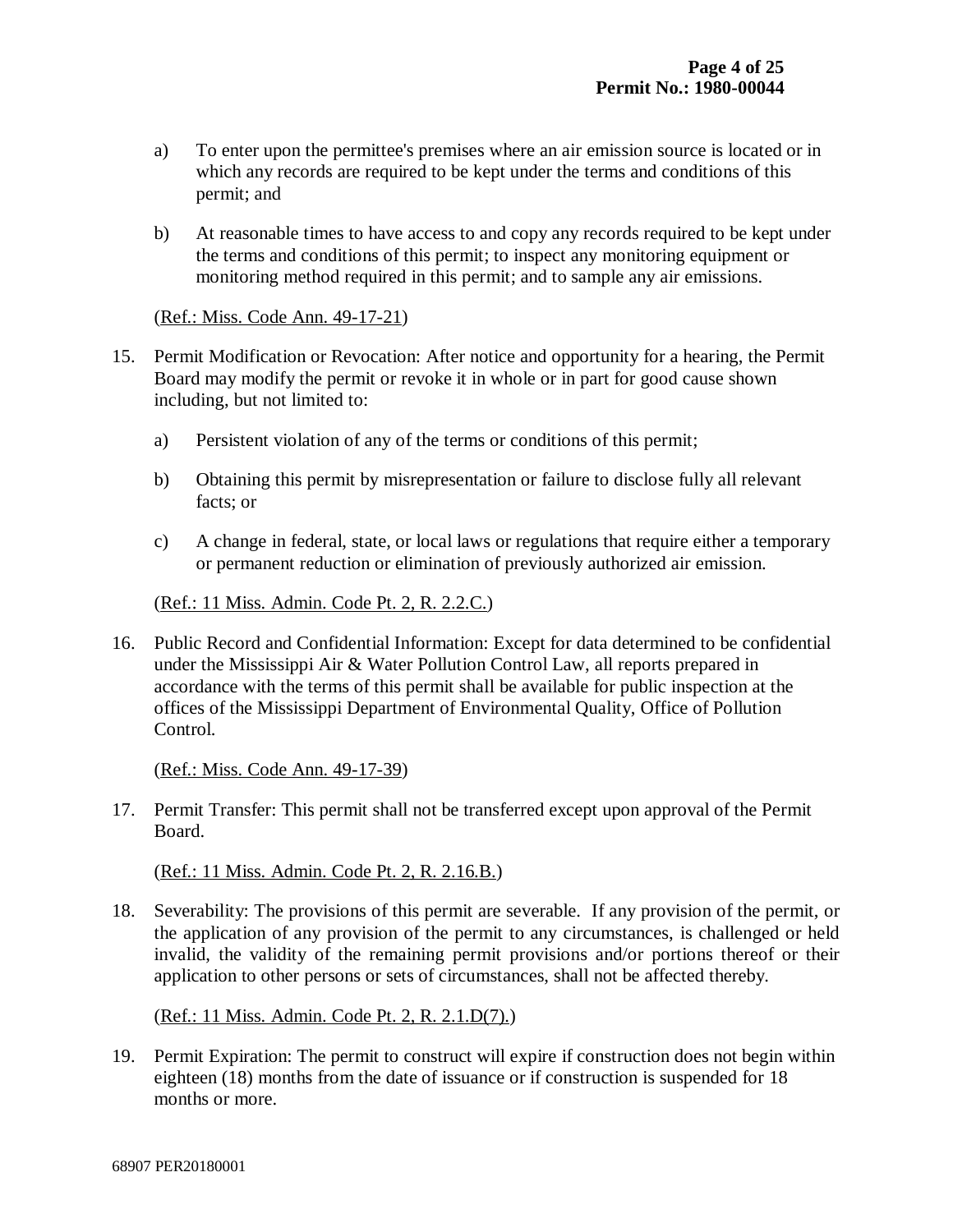(Ref.: 11 Miss. Admin. Code Pt. 2, R. 2.5.C(1).)

20. Certification of Construction: A new stationary source issued a Permit to Construct cannot begin operation until certification of construction by the permittee.

(Ref.: 11 Miss. Admin. Code Pt. 2, R. 2.5.D(3).)

21. Beginning Operation: Except as prohibited in Part I, Condition 24 of this permit, after certification of construction by the permittee, the Permit to Construct shall be deemed to satisfy the requirement for a permit to operate until the date the application for issuance or modification of the Title V Permit or the application for issuance or modification of the State Permit to Operate, whichever is applicable, is due. This provision is not applicable to a source excluded from the requirement for a permit to operate as provided by 11 Miss. Admin. Code Pt. 2, R. 2.13.G.

(Ref.: 11 Miss. Admin. Code Pt. 2, R. 2.5.D(4).)

22. Application for a Permit to Operate: Except as otherwise specified in Section 1, Condition 24 of this permit, the application for issuance or modification of the State Permit to Operate or the Title V Permit, whichever is applicable, is due twelve (12) months after beginning operation or such earlier date or time as specified in the Permit to Construct. The Permit Board may specify an earlier date or time for submittal of the application. Beginning operation will be assumed to occur upon certification of construction, unless the permittee specifies differently in writing.

(Ref.: 11 Miss. Admin. Code Pt. 2, R. 2.5.D(5).)

23. Operating Under a Permit to Construct: Except as otherwise specified in Part I, Condition 24 of this permit, upon submittal of a timely and complete application for issuance or modification of a State Permit to Operate or a Title V Permit, whichever is applicable, the applicant may continue to operate under the terms and conditions of the Permit to Construct and in compliance with the submitted application until the Permit Board issues, modifies, or denies the Permit to Operate.

(Ref.: 11 Miss. Admin. Code Pt. 2, R. 2.5.D(6).)

24. Application Requirements for a Permit to Operate for Moderate Modifications: For moderate modifications that require contemporaneous enforceable emissions reductions from more than one emission point in order to "*net*" out of PSD / NSR, the applicable Title V Permit to Operate or State Permit to Operate must be modified prior to beginning operation of the modified facilities.

(Ref.: 11 Miss. Admin. Code Pt. 2, R. 2.5.D(7).)

25. Compliance Testing: Regarding compliance testing: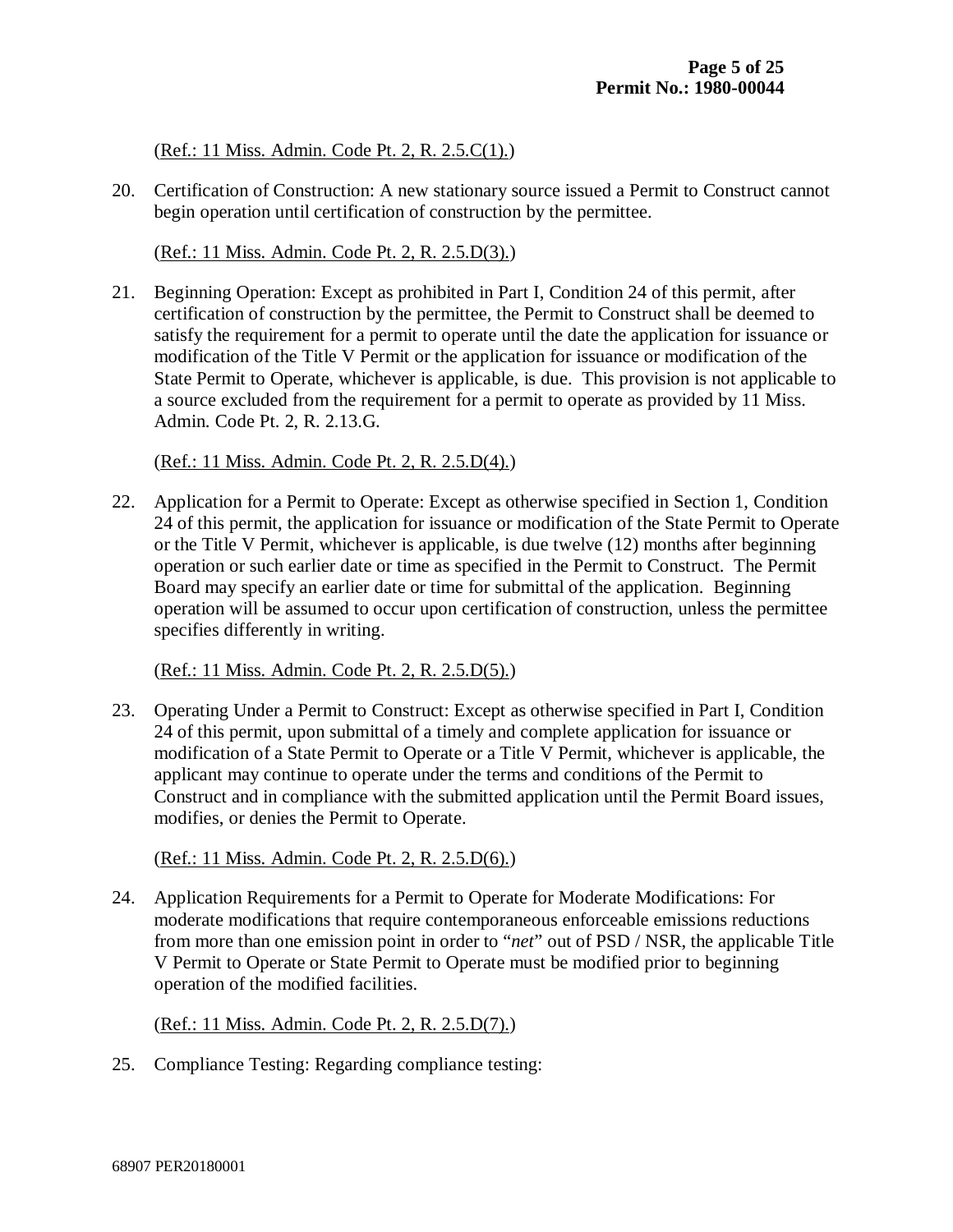- a) The results of any emissions sampling and analysis shall be expressed both in units consistent with the standards set forth in any Applicable Rules and Regulations or this permit and in units of mass per time.
- b) Compliance testing will be performed at the expense of the permittee.
- c) Each emission sampling and analysis report shall include but not be limited to the following:
	- (1) Detailed description of testing procedures;
	- (2) Sample calculation(s);
	- (3) Results; and
	- (4) Comparison of results to all Applicable Rules and Regulations and to emission limitations in the permit.

(Ref.: 11 Miss. Admin. Code Pt. 2, R. 2.6.B(3), (4), & (6).)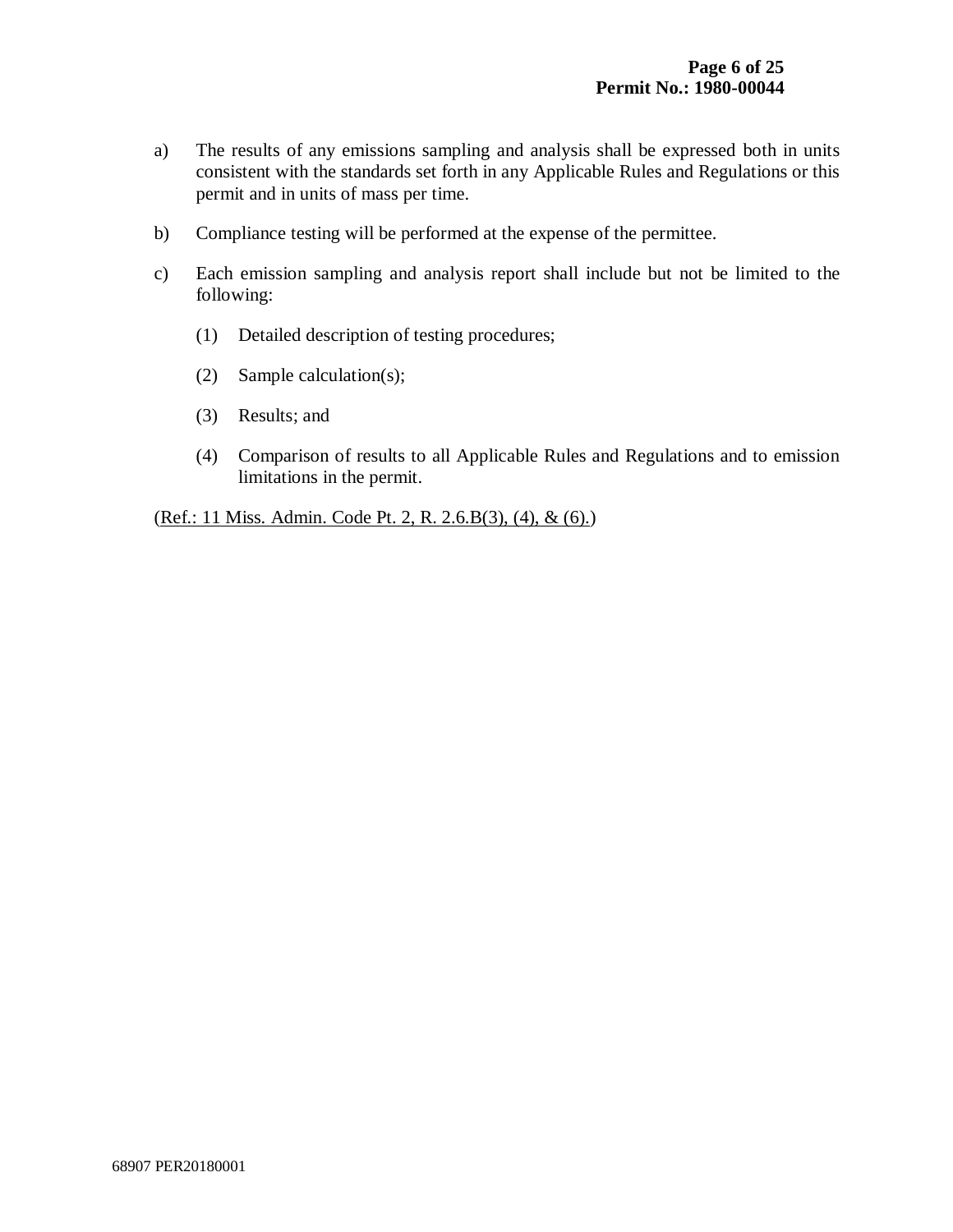#### **B. GENERAL NOTIFICATION REQUIREMENTS**

1. Within fifteen (15) days of beginning actual construction, the permittee must notify DEQ in writing that construction has begun.

(Ref.: 11 Miss. Admin. Code Pt. 2, R. 2.5.C(2).)

2. The permittee must notify DEQ in writing when construction does not begin within eighteen (18) months of issuance or if construction is suspended for eighteen (18) months or more.

(Ref.: 11 Miss. Admin. Code Pt. 2, R. 2.5.C(3).)

3. Upon the completion of construction or installation of an approved stationary source or modification, the applicant shall notify the Permit Board that construction or installation was performed in accordance with the approved plans and specifications on file with the Permit Board.

(Ref.: 11 Miss. Admin. Code Pt. 2, R. 2.5.D(1).)

4. The Permit Board shall be promptly notified in writing of any change in construction from the previously approved plans and specifications or permit. If the Permit Board determines the changes are substantial, it may require the submission of a new application to construct with "*as built*" plans and specifications. Notwithstanding any provision herein to the contrary, the acceptance of an "*as built*" application shall not constitute a waiver of the right to seek compliance penalties pursuant to State Law.

(Ref.: 11 Miss. Admin. Code Pt. 2, R. 2.5.D(2).)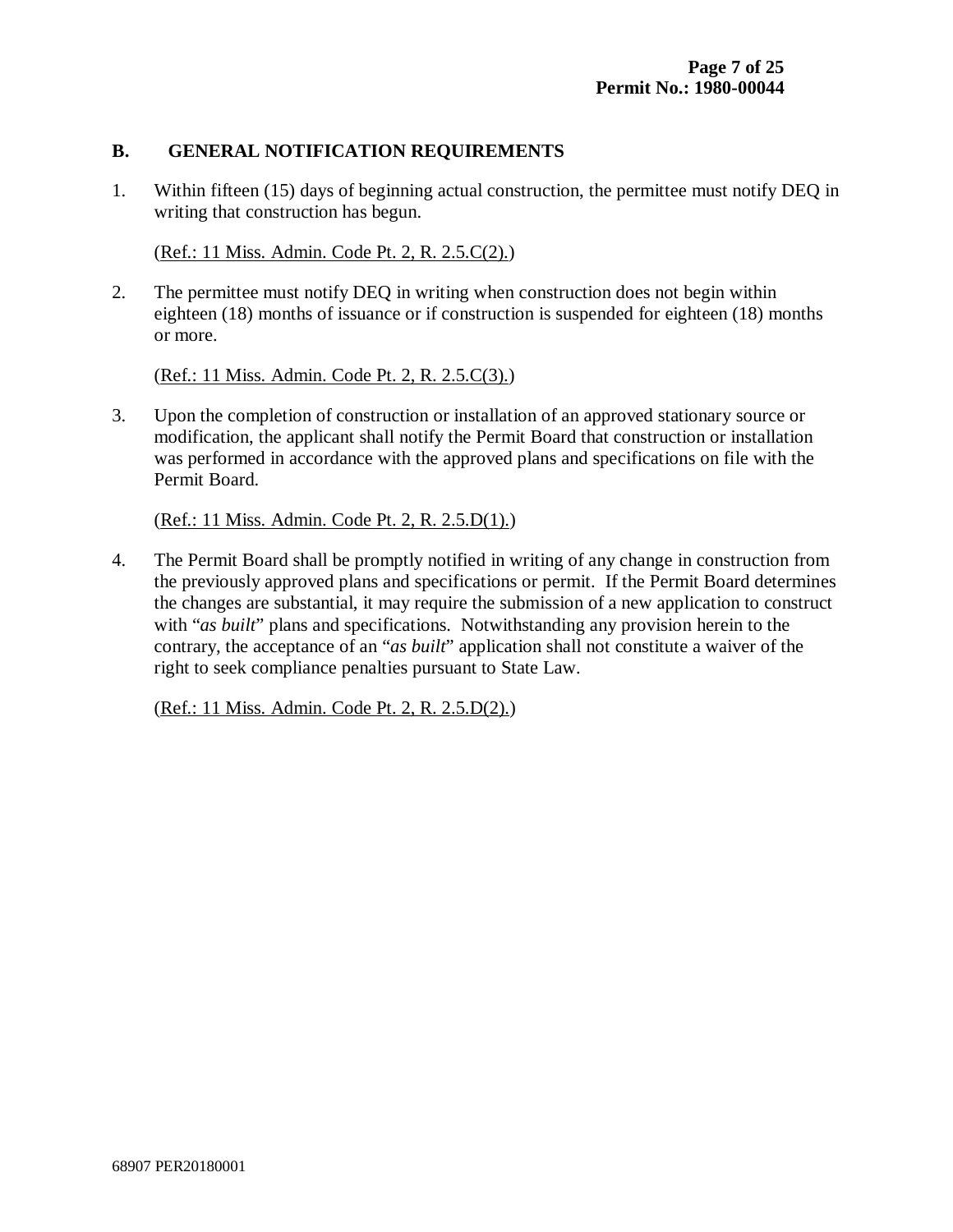## **SECTION 2 EMISSION POINT DESCRIPTION**

The permittee is authorized to construct / modify and operate, upon certification of construction (if necessary), air emissions equipment as described in the following table:

| <b>Emission</b><br>Point | <b>Description</b>                                                                                                                                                          |  |  |
|--------------------------|-----------------------------------------------------------------------------------------------------------------------------------------------------------------------------|--|--|
| $AA-001$                 | Direct-Fired Lumber Drying Kiln equipped with a 38.76 MMBTU / hour Natural Gas-Fired Gasifier<br><b>Burner</b>                                                              |  |  |
| $AA-002$                 | Direct-Fired Lumber Drying Kiln equipped with a 38.76 MMBTU / hour Natural Gas-Fired Gasifier<br><b>Burner</b>                                                              |  |  |
| $AA-003$                 | Direct-Fired Lumber Drying Kiln equipped with a 38.76 MMBTU / hour Natural Gas-Fired Gasifier<br><b>Burner</b>                                                              |  |  |
| $AA-004$                 | Two (2) Log Process Debarkers                                                                                                                                               |  |  |
| $AA-005$                 | Two (2) Bark Hogs                                                                                                                                                           |  |  |
| $AA-007$                 | Sawmill Area [includes two (2) separate saw lines]                                                                                                                          |  |  |
| AA-008                   | Two (2) Sawmill Chippers / Screens                                                                                                                                          |  |  |
| $AA-009$                 | Planer Mill Area [includes the Planer Mill Block Hog – emissions are routed to a cyclofilter (a<br>combination cyclone / baghouse control unit)]                            |  |  |
| AA-010                   | Haul Roads                                                                                                                                                                  |  |  |
| $AA-011$                 | Wood Residual Storage Area [includes a Bark Pile, a Wood Chip Storage Bin, a Sawdust Storage<br>Bin, and a Wood Shavings Storage Bin]                                       |  |  |
| AA-012                   | Above-Ground Storage Tanks [includes one 1,000-Gallon Gasoline Tank, one 10,000-Gallon Diesel<br>Tank, one 1,000-Gallon Used Oil Tank, one 2,000-Gallon Hydraulic Oil Tank] |  |  |
| AA-014                   | 60 HP (0.84 MMBTU / hour) Natural Gas-Fired Emergency Generator Engine [4-Stroke / Lean<br>Burn]                                                                            |  |  |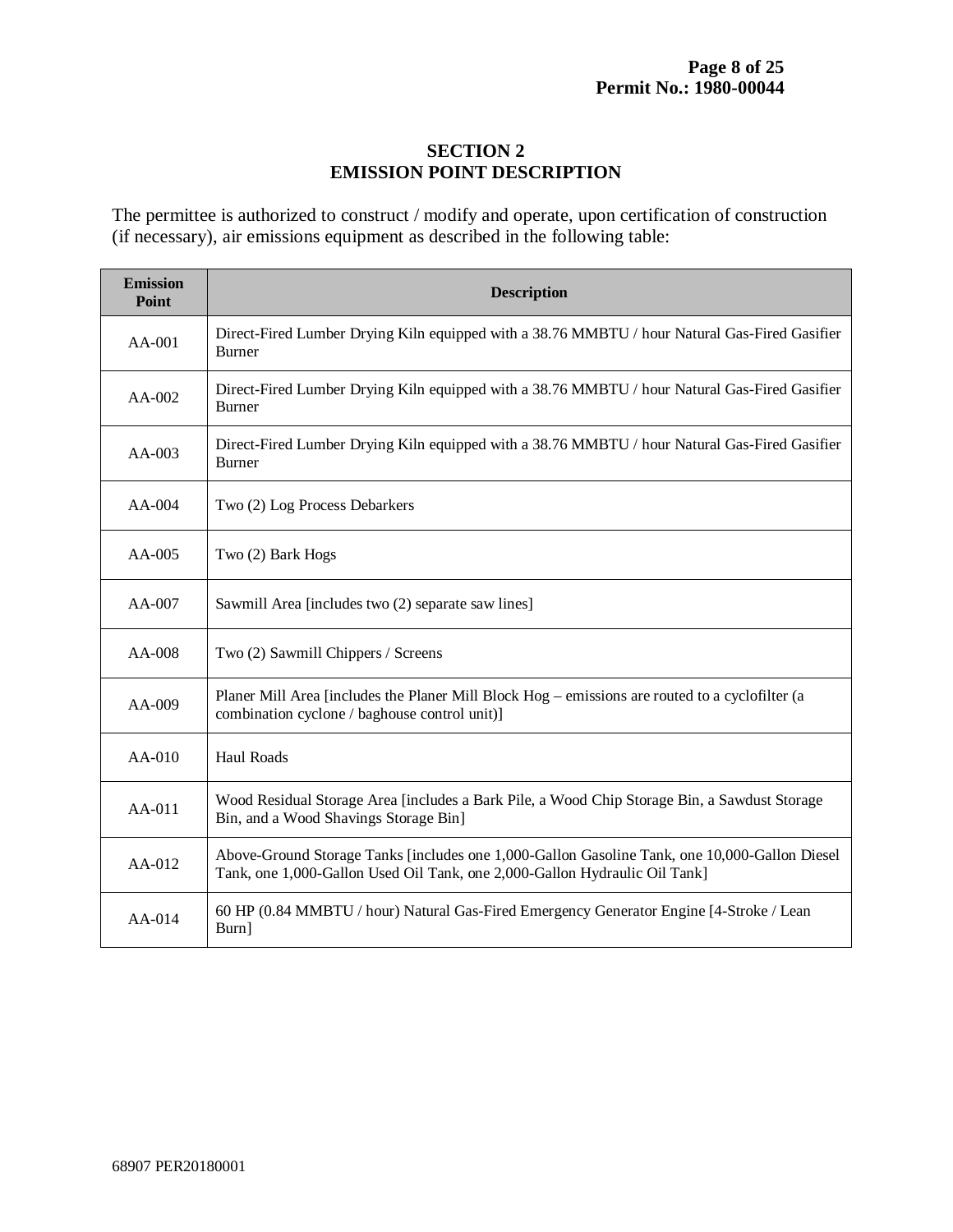| <b>Emission</b><br>Point                                             | <b>Applicable Requirement</b>                                                                                                                                    | <b>Condition</b><br>Number(s) | Pollutant /<br><b>Parameter</b>     | <b>Limitation / Standard</b>                                              |
|----------------------------------------------------------------------|------------------------------------------------------------------------------------------------------------------------------------------------------------------|-------------------------------|-------------------------------------|---------------------------------------------------------------------------|
| AA-001<br>through<br>AA-005<br>AA-007<br>through<br>AA-012<br>AA-014 | 11 Miss. Admin. Code Pt. 2. R.<br>1.3.B.                                                                                                                         | 3.1                           | Opacity                             | 40%                                                                       |
| AA-001<br>through<br>AA-003                                          | 11 Miss. Admin. Code Pt. 2, R.<br>1.3.D.(1)(b).                                                                                                                  | 3.2                           | PM<br>(filterable only)             | $E = 0.8808 (I^{-0.1667})$                                                |
|                                                                      | 11 Miss. Admin. Code Pt. 2, R.<br>1.4.B.(1).                                                                                                                     | 3.3                           | SO <sub>2</sub>                     | $500$ ppm <sub>v</sub>                                                    |
|                                                                      | Federally Enforceable PSD<br>Construction Permit (Issued on<br>March 28, 2016; Modified as<br>Specified Herein)<br>11 Miss. Admin. Code Pt. 2, R.<br>2.2.B.(10). | 3.4                           | <b>VOCs</b>                         | 4.74 pounds per MBF (for Each<br>Kiln)<br>830.02 tpy (for Combined Kilns) |
|                                                                      |                                                                                                                                                                  | 3.5                           | Dried Lumber<br>Throughput          | 350 MMBF per Year (for Combined<br>Kilns)                                 |
|                                                                      |                                                                                                                                                                  | 3.6                           | <b>Final Moisture</b><br>Content    | 10% or Greater                                                            |
|                                                                      |                                                                                                                                                                  | 3.7                           | Maximum<br>Operating<br>Temperature | 275 °F                                                                    |
| AA-004<br>AA-005<br>AA-007<br>AA-008<br>AA-011                       | 11 Miss. Admin. Code Pt. 2, R.<br>1.3.D.(1)(b).                                                                                                                  | 3.8                           | <b>PM</b><br>(filterable only)      | $E = 4.1 (p^{0.67})$                                                      |
| AA-004                                                               | Federally Enforceable PSD<br>Construction Permit (Issued on<br>March 28, 2016; Modified as<br>Specified Herein)                                                  | 3.9                           | PM                                  | <b>Operational Requirement</b>                                            |
| AA-007                                                               |                                                                                                                                                                  | 3.10                          |                                     | (PSD Avoidance Limit)                                                     |
| AA-009                                                               | 11 Miss. Admin. Code Pt. 2, R.<br>2.2.B.(10).                                                                                                                    | 3.11                          | $PM / PM_{10}$                      | <b>Operational Requirement</b>                                            |

# **SECTION 3 EMISSION LIMITATIONS AND STANDARDS**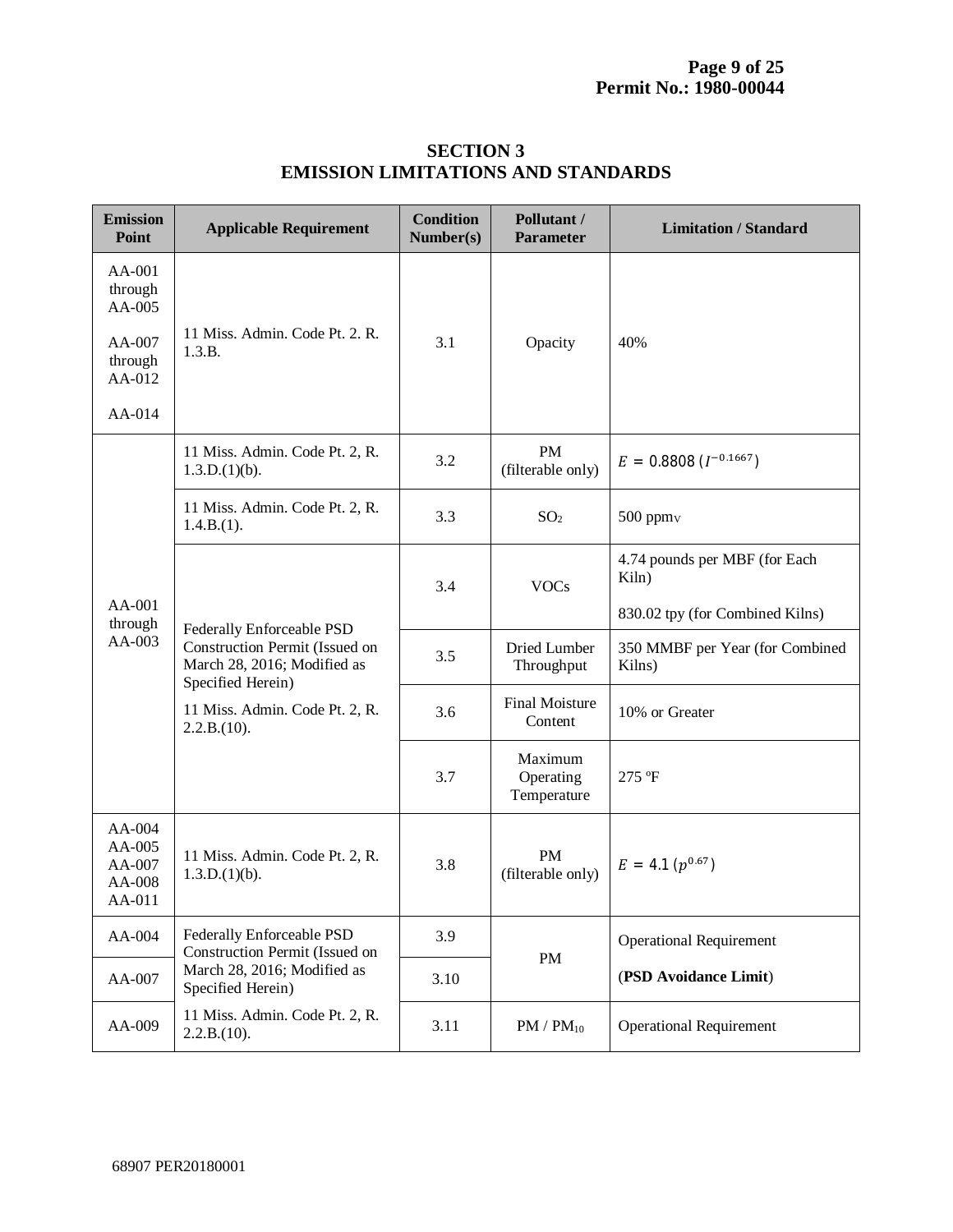| <b>Emission</b><br>Point | <b>Applicable Requirement</b>                                                                                                                                                                   | <b>Condition</b><br>Number(s) | Pollutant /<br><b>Parameter</b>       | <b>Limitation / Standard</b>                               |
|--------------------------|-------------------------------------------------------------------------------------------------------------------------------------------------------------------------------------------------|-------------------------------|---------------------------------------|------------------------------------------------------------|
| AA-009                   | Federally Enforceable PSD<br>Construction Permit (Issued on<br>March 28, 2016; Modified as<br>Specified Herein)<br>11 Miss. Admin. Code Pt. 2, R.<br>2.2.B.(10).                                | 3.12                          | $PM / PM_{10}$                        | 20.93 tons per hour<br>70,000 tpy<br>(PSD Avoidance Limit) |
|                          |                                                                                                                                                                                                 | 3.13                          | Differential<br>Pressure Range        | $0.2 \le P \le 6.0$ (inches H <sub>2</sub> O)              |
| AA-012                   | Federally Enforceable PSD<br>Construction Permit (Issued on<br>March 28, 2016; Modified as<br>Specified Herein)<br>11 Miss. Admin. Code Pt. 2, R.<br>2.2.B.(10).                                | 3.14                          | <b>Surface Coating</b><br>Requirement | "Light" or White" Coloring                                 |
| $AA-014$                 | 40 CFR Part 60, Subpart JJJJ -<br>Standards of Performance for<br><b>Stationary Spark Ignition</b><br><b>Internal Combustion Engines</b><br>40 CFR 60.4230(a)(4)(iii) and<br>(iv); Subpart JJJJ | 3.15                          | HAPs                                  | Applicability                                              |
|                          | 11 Miss. Admin. Code Pt. 2, R.<br>$1.3.D.1(a)$ .                                                                                                                                                | 3.16                          | <b>PM</b><br>(filterable only)        | 0.6 pounds per MMBTU / hour heat<br>input                  |
|                          | 11 Miss. Admin. Code Pt. 2, R.<br>$1.4.A(1)$ .                                                                                                                                                  | 3.17                          | SO <sub>2</sub>                       | 4.8 pounds per MMBTU heat input                            |
|                          | 40 CFR 60.4237(c); Subpart JJJJ<br>11 Miss. Admin. Code Pt. 2, R.<br>6.3.A.(3)(a)(2).                                                                                                           | 3.18                          | Monitoring<br>Requirement             | Install a Non-Resettable Hour Meter                        |
|                          | 40 CFR 60.4233(e) and 60.4234;<br>Subpart JJJJ - Table 1                                                                                                                                        | 3.19                          | $NOX + HC$                            | 10 grams per HP-hour                                       |
|                          |                                                                                                                                                                                                 |                               | $\rm CO$                              | 387 grams per HP-hour                                      |
|                          | 40 CFR 60.4243(e); Subpart JJJJ                                                                                                                                                                 | 3.20                          | Fuel Alternative                      | Propane for 100 Hours per Calendar<br>Year                 |
|                          | 40 CFR 60.4243(d)(1-3);<br>Subpart JJJJ                                                                                                                                                         | 3.21                          | Non-<br>Emergency<br>Operation        | 100 Hours per Calendar Year                                |

3.1 For Emission Points AA-001 through AA-005, AA-007 through AA-012, and AA-014, the permittee shall not discharge into the ambient air from any point source or emissions, any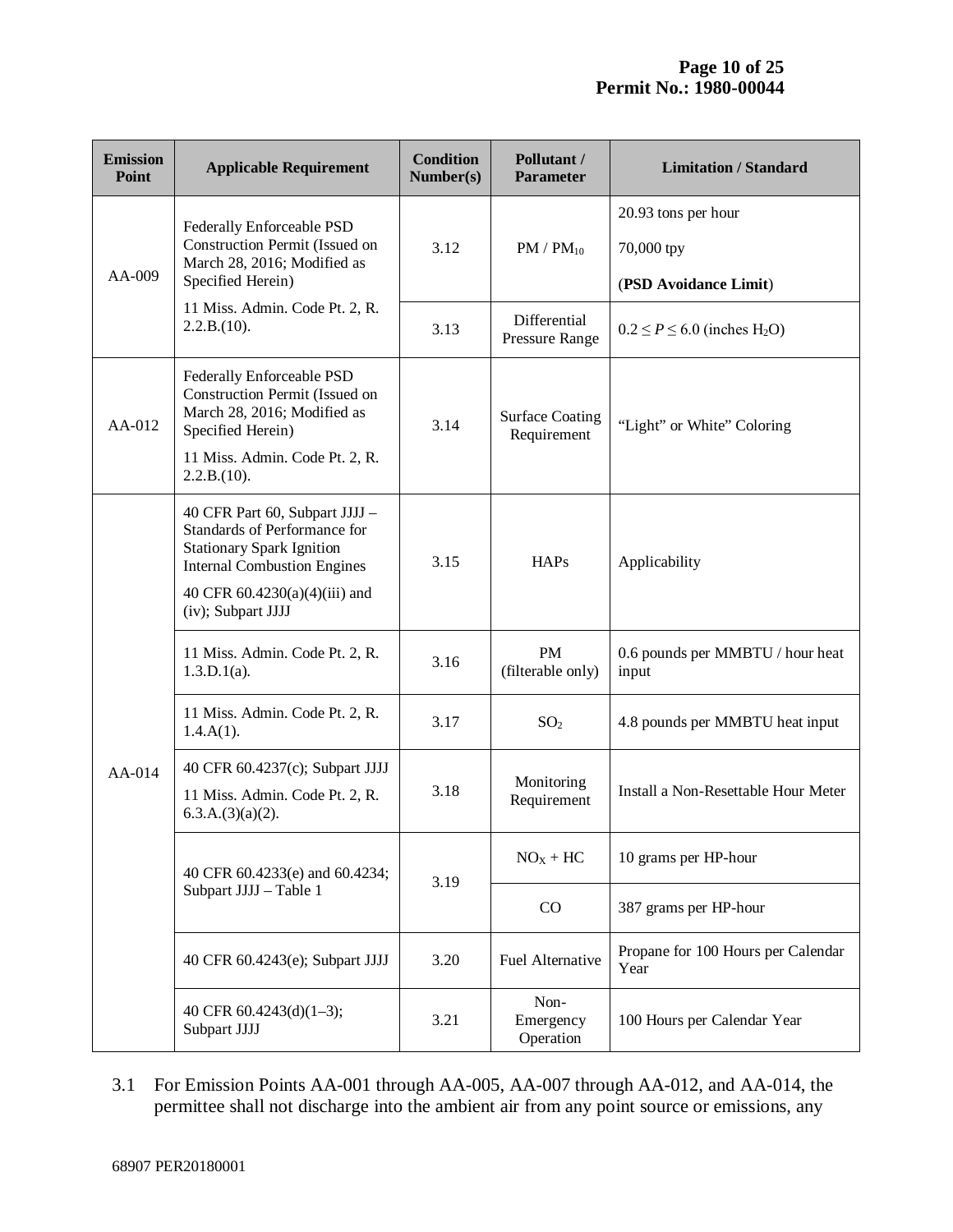contaminant of such opacity as to obscure an observer's view to a degree in excess of 40% opacity. This shall not apply to vision obscuration caused by uncombined water droplets.

(Ref.: 11 Miss. Admin. Code, Pt. 2, Ch. 1, R. 1.3.B.)

3.2 For Emission Points AA-001 through AA-003, the emission of ash and/or particulate matter (PM) from the kiln burners shall not exceed an emission rate as determined by the following relationship:

$$
E = 0.8808 (I^{-0.1667})
$$

Where "*E*" is the emission rate in pounds per MMBTU per hour heat input and "*I*" is the heat input in MMBTU per hour.

(Ref.: 11 Miss. Admin. Code Pt. 2, R. 1.3.D.(1)(b).)

3.3 For Emission Points AA-001 through AA-003, the permittee shall not allow the emission of gas containing sulfur oxides (measured as sulfur dioxide or  $SO<sub>2</sub>$ ) from the lumber drying kilns in excess of 500 parts per million by volume ( $ppm<sub>V</sub>$ ).

(Ref.: 11 Miss. Admin. Code Pt. 2, R. 1.4.B.(1).)

3.4 For Emission Points AA-001 through AA-003, the permittee shall limit Volatile Organic Compound (VOC) emissions from each lumber drying kiln to no more than 4.74 pounds per thousand board feet (MBF) produced as WPP1 VOC – Wood Products Protocol 1 VOC. Additionally, VOC emissions from the combined lumber drying kilns shall not exceed 830.02 tons per year (tpy) based on a rolling 12-month period.

(Ref.: Federally Enforceable PSD Construction Permit issued on March 28, 2016 and modified as specified herein; 11 Miss. Admin. Code Pt. 2, R. 2.2.B.(10).)

3.5 For Emission Points AA-001 through AA-003, the permittee shall limit the throughput of dried lumber produced from the combined lumber drying kilns to no more than 350.0 million board feet (MMBF) or 350,000.0 thousand board feet (MBF) per year based on a rolling 12-month period.

(Ref.: Federally Enforceable PSD Construction Permit issued on March 28, 2016 and modified as specified herein; 11 Miss. Admin. Code Pt. 2, R. 2.2.B.(10).)

3.6 For Emission Points AA-001 through AA-003, the permittee shall limit the final moisture content of dried lumber produced within each lumber drying kiln to 10% or greater.

(Ref.: Federally Enforceable PSD Construction Permit issued on March 28, 2016 and modified as specified herein; 11 Miss. Admin. Code Pt. 2, R. 2.2.B.(10).)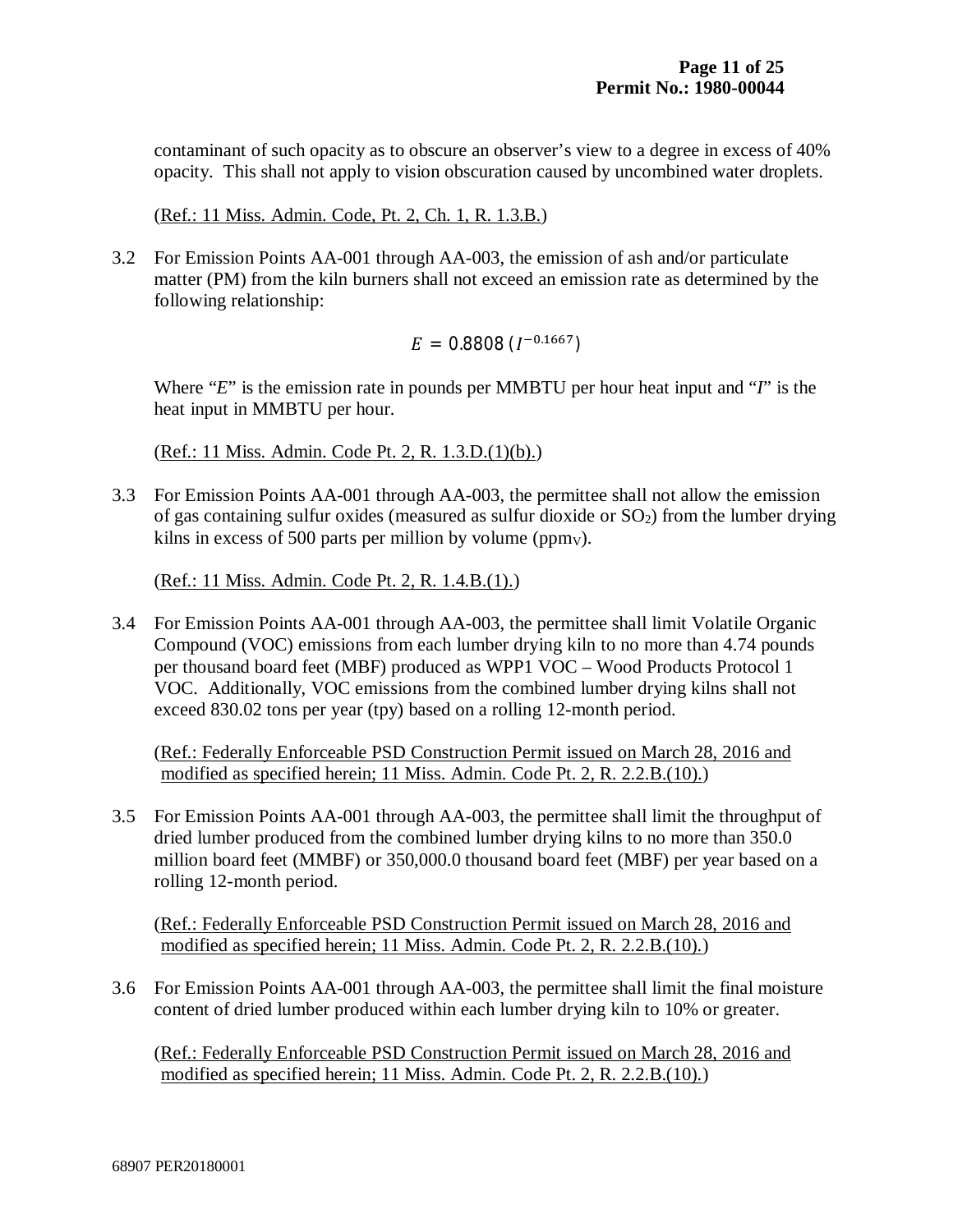3.7 For Emission Points AA-001 through AA-003, the permittee shall limit the maximum operating temperature of each lumber drying kiln to no more than 275ºF.

(Ref.: Federally Enforceable PSD Construction Permit issued on March 28, 2016 and modified as specified herein; 11 Miss. Admin. Code Pt. 2, R. 2.2.B.(10).)

3.8 For Emission Points AA-004, AA-005, AA-007, AA-008, and AA-011, except as otherwise specified, the permittee shall not cause or allow the emission of particulate matter (PM) in total quantities in any one hour from any manufacturing process, which includes any associated stacks, vents, outlets, or combination thereof, to exceed the amount determined by the relationship:

$$
E = 4.1 \; (p^{0.67})
$$

Where "*E*" is the emission rate in pounds per hour and "*p*" is the process weight input rate in tons per hour.

(Ref.: 11 Miss. Admin. Code Pt. 2, R.1.3.F.(1).)

3.9 For Emission Point AA-004, the permittee shall ensure the structural integrity of the building that contains the referenced emissions source equipment is sustained as a "total enclosure" for the complete reduction of particulate matter- (i.e. PM,  $PM_{10}$ , and  $PM_{2.5}$ ) emissions.

(Ref.: Federally Enforceable PSD Construction Permit issued on March 28, 2016 and modified as specified herein; 11 Miss. Admin. Code Pt. 2, R. 2.2.B.(10).; PSD Avoidance Limit)

3.10 For Emission Point AA-007, the permittee shall ensure that the structural integrity of the building and the enclosures that contain the referenced emission source equipment is sustained as "full enclosures" for the purpose of achieving the maximum reduction of particulate matter (i.e. PM,  $PM_{10}$ , and  $PM_{2.5}$ ) emissions.

(Ref.: Federally Enforceable PSD Construction Permit issued on March 28, 2016 and modified as specified herein; 11 Miss. Admin. Code Pt. 2, R. 2.2.B.(10).; PSD Avoidance Limit)

3.11 For Emission Point AA-009, the permittee shall not operate the planer mill area without simultaneously operating the cyclofilter. If the cyclofilter malfunctions or stops operating, the permittee shall cease operations at the planer mill area until the cyclofilter is returned to service.

(Ref.: Federally Enforceable PSD Construction Permit issued on March 28, 2016 and modified as specified herein; 11 Miss. Admin. Code Pt. 2, R. 2.2.B.(10).)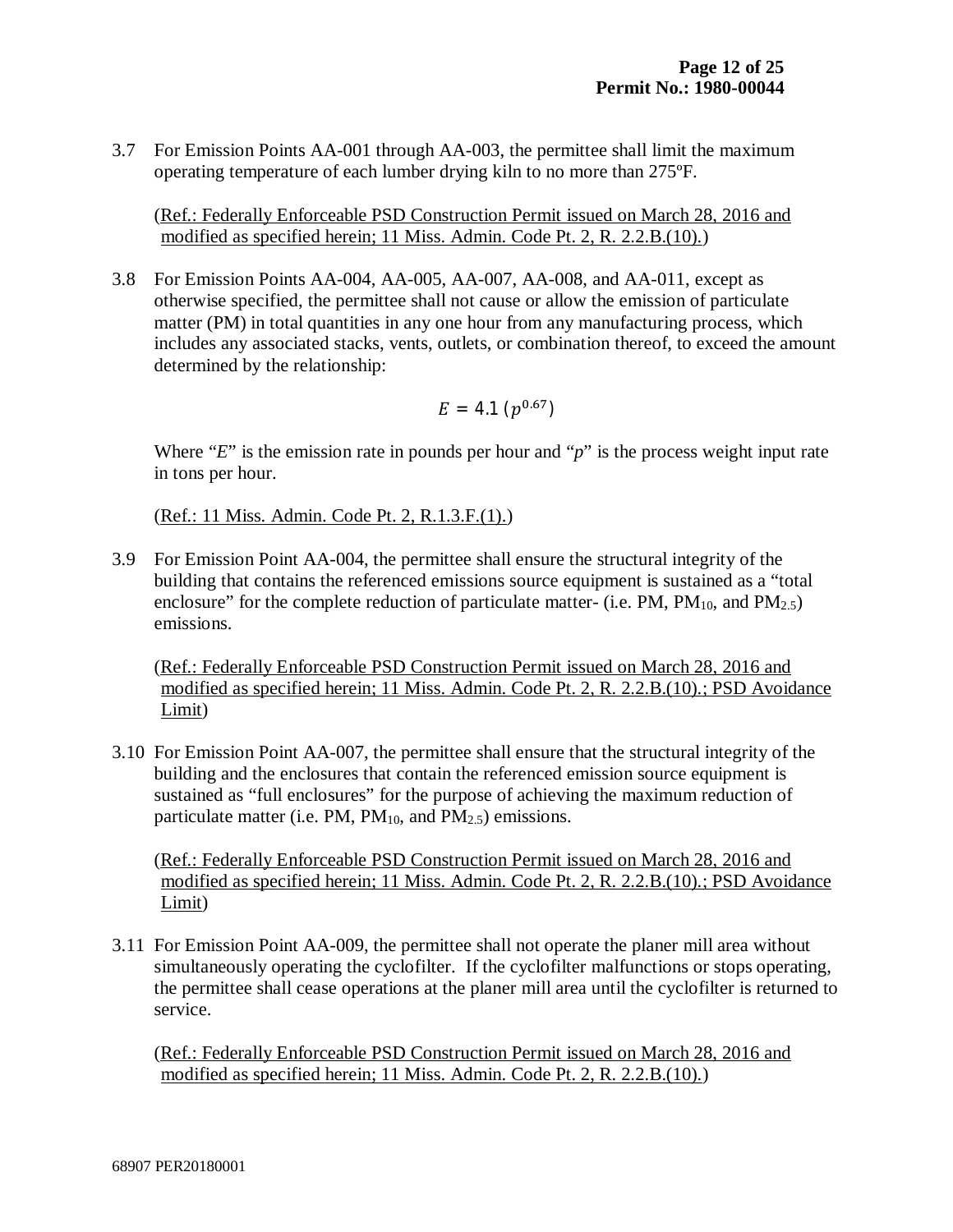3.12 For Emission Point AA-009, the permittee shall limit the dried lumber shavings / trim conveyed to the cyclofilter from the planer mill area to no more than 20.93 tons per hour. Additionally, the dried lumber shavings / trim from the planer mill area shall not exceed 70,000 tons per year (tpy) in a rolling 12-month period.

(Ref.: Federally Enforceable PSD Construction Permit issued on March 28, 2016 and modified as specified herein; 11 Miss. Admin. Code Pt. 2, R. 2.2.B.(10).; PSD Avoidance Limit)

3.13 For Emission Point AA-009, the permittee shall operate the cyclofilter within the following differential pressure drop ("*P*") range as measured in inches of water (in.  $H_2O$ ): 0.2 in.  $H_2O$  $≤ P ≤ 6.0$  in. H<sub>2</sub>O.

(Ref.: Federally Enforceable PSD Construction Permit issued on March 28, 2016 and modified as specified herein; 11 Miss. Admin. Code Pt. 2, R. 2.2.B.(10).)

3.14 For Emission Point AA-012, the permittee shall only apply an applicable surface coating to the referenced storage tanks with a coloring either described as "light" or "white".

(Ref.: Federally Enforceable PSD Construction Permit issued on March 28, 2016 and modified as specified herein; 11 Miss. Admin. Code Pt. 2, R. 2.2.B.(10).)

3.15 Emission Point AA-014 is subject to and shall comply with applicable requirements found in 40 CFR Part 60, Subpart JJJJ – Standards of Performance for Stationary Spark Ignition Internal Combustion Engines.

By complying with the applicable requirements of Subpart JJJJ, the permittee is demonstrating compliance with applicable requirements found in 40 CFR Part 63, Subpart ZZZZ – National Emission Standards for Hazardous Air Pollutants for Stationary Reciprocating Internal Combustion Engines.

 $(Ref: 40 CFR 60.4230(a)(4)(iii)$  and (iv); Subpart JJJJ)

3.16 For Emission Point AA-014, the maximum permissible emission of ash and/or Particulate Matter (PM) shall not exceed 0.6 pounds per million BTU (MMBTU) per hour heat input.

(Ref.: 11 Miss. Admin. Code Pt. 2, R. 1.3.D.1(a).)

3.17 For Emission Point AA-014, the maximum discharge of sulfur oxides from the fuel burning installation shall not exceed 4.8 pounds (measured as sulfur dioxide or  $SO<sub>2</sub>$ ) per million BTU (MMBTU) heat input.

(Ref.: 11 Miss. Admin. Code Pt. 2, R. 1.4.A(1).)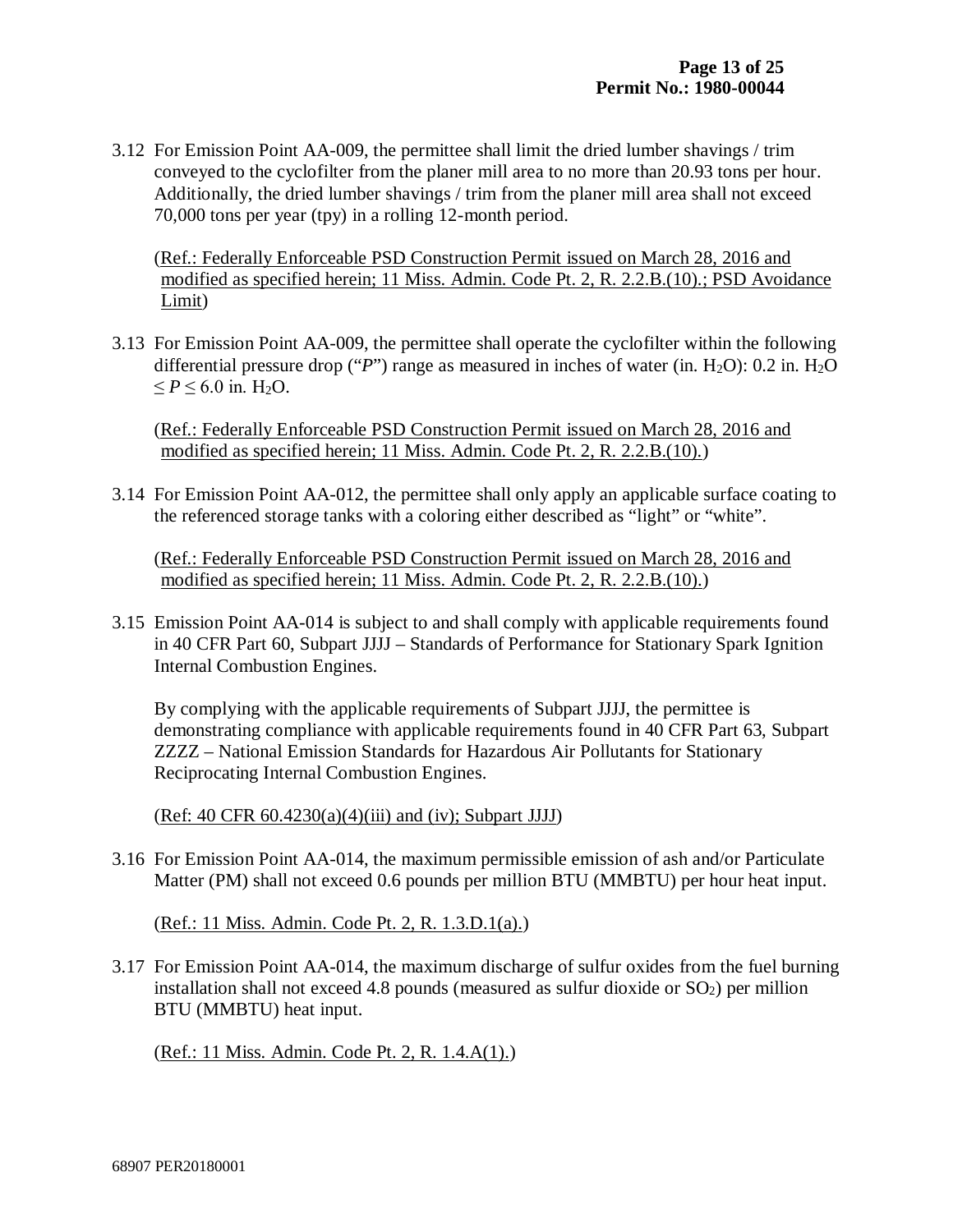3.18 For Emission Point AA-014, the permittee shall install a non-resettable hour meter on the engine regardless of whether the permittee is required to do so by a Federal regulation.

(Ref.: 40 CFR 60.4237(c); Subpart JJJJ) (Ref.: 11 Miss. Admin. Code Pt. 2, R. 6.3.A.(3)(a)(2).)

- 3.19 For Emission Point AA-014, the permittee shall comply and not discharge into the atmosphere any gases that contain the following pollutants in excess of the corresponding emission standards:
	- (a) Nitrogen Oxides + Hydrocarbons ( $NO_X$  +HC): 10 grams per horsepower-hour;
	- (b) Carbon Monoxide (CO): 387 grams per horsepower-hour.

The permittee shall operate and maintain the affected source in such a manner to achieve the referenced emission standards over the entire life of the affected source.

(Ref.: 40 CFR 60.4233(e) and 40 CFR 60.4234; Subpart JJJJ)

3.20 For Emission Points AA-014, during emergency operations only, the permittee may operate the engine using propane as an alternative fuel for a maximum of 100 hours per calendar year.

(Ref.: 40 CFR 60.4243(e); Subpart JJJJ)

- 3.21 For Emission Point AA-014, any operation of the engine for other than emergency operation, maintenance and testing, emergency demand response, and operation in nonemergency situations for 50 hours per year is prohibited. If an affected source is not operated in accordance within the outlined provisions, the affected source will not be considered an emergency engine under the referenced regulation and shall meet all requirements for a corresponding non-emergency engine:
	- (a) There is no time limit on the use of an affected source in emergency situations.
	- (b) The permittee may operate the engine for the purpose of maintenance checks and readiness testing, provided that the tests are recommended by federal, state or local government, the manufacturer, the vendor, or the insurance company accompanied with the affected source. Maintenance checks and readiness testing of an affected source is limited to a maximum of 100 hours per calendar year. The permittee may petition the MDEQ for approval of additional hours to be used for maintenance checks and readiness testing. However, a petition is not required if the permittee maintains records indicating that Federal, State, or local standards require maintenance and testing of the affected source beyond 100 hours per calendar year.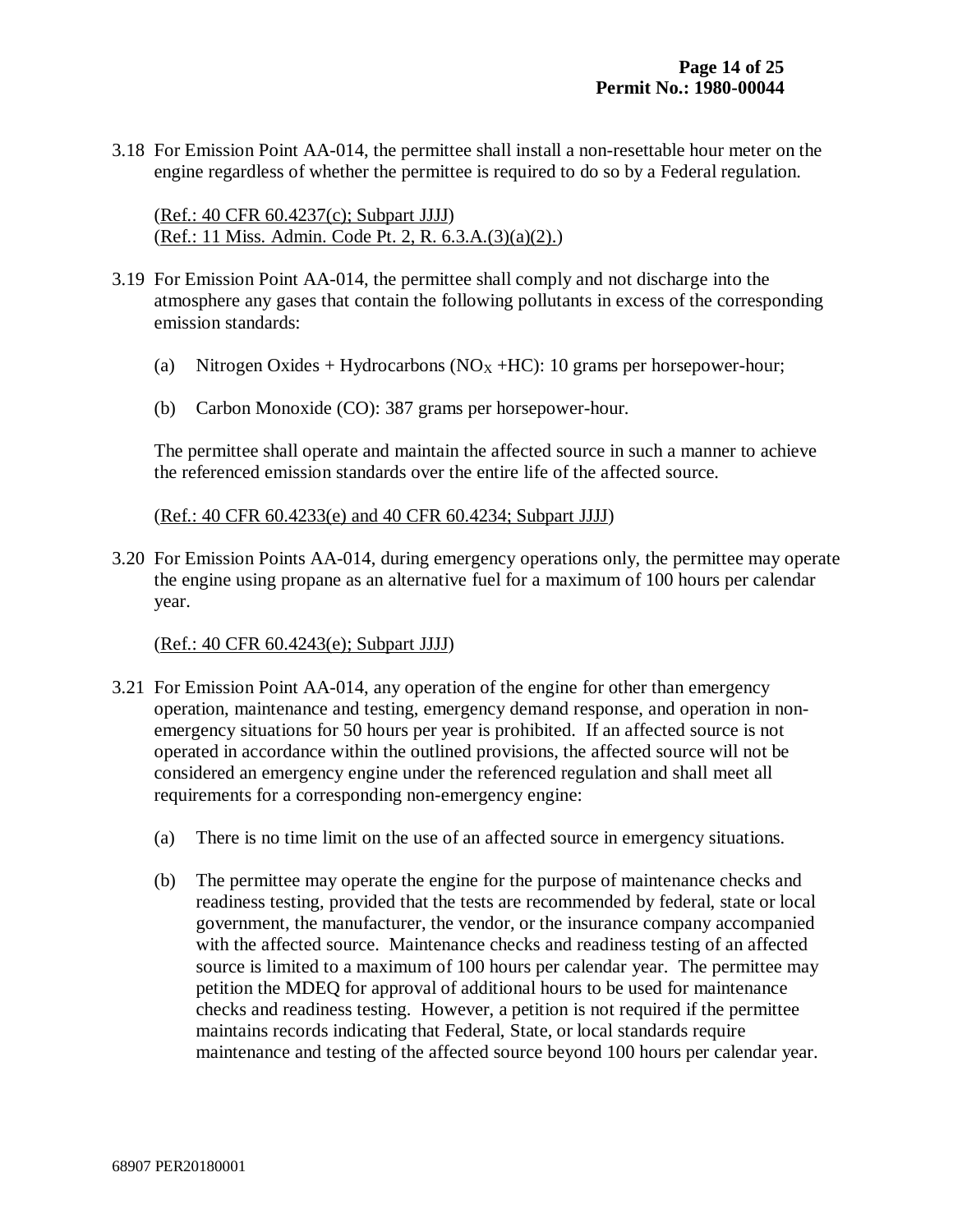(c) The permittee may operate the engine for up to 50 hours per calendar year in nonemergency situations. The 50 hours of operation in non-emergency situations are counted as part of the 100 hours per calendar year for maintenance and testing. The 50 hours per calendar year for non-emergency situations cannot be used for peak shaving or non-emergency demand response, or to generate income for a facility to supply power to an electric grid or otherwise supply power as part of a financial arrangement with another entity.

(Ref.: 40 CFR 60.4243(d)(1–3); Subpart JJJJ)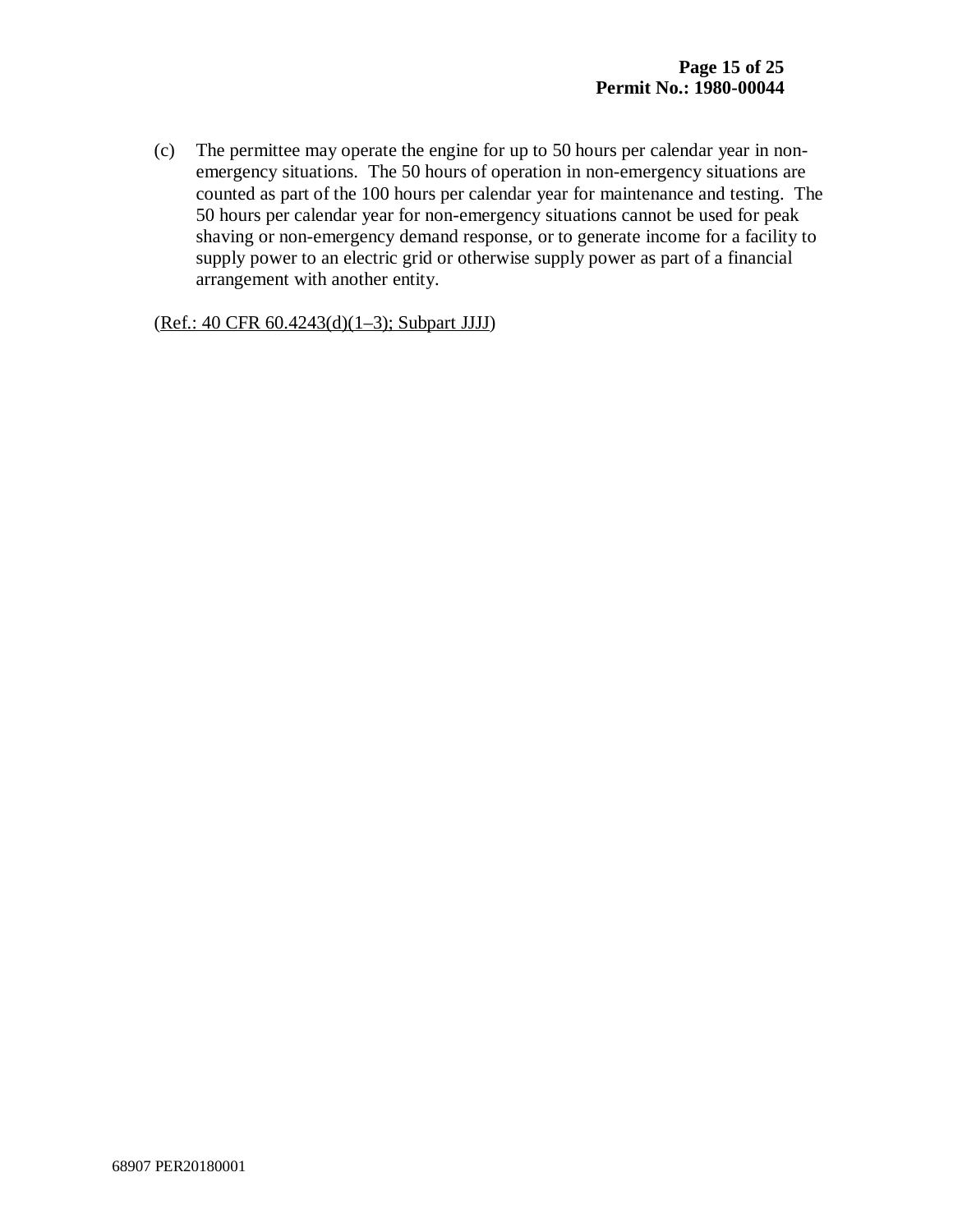## **SECTION 4 WORK PRACTICE STANDARDS**

# THIS SECTION WAS INTENTIONALLY LEFT BLANK SINCE NO WORK PRACTICE STANDARDS APPLY TO THIS PERMIT ACTION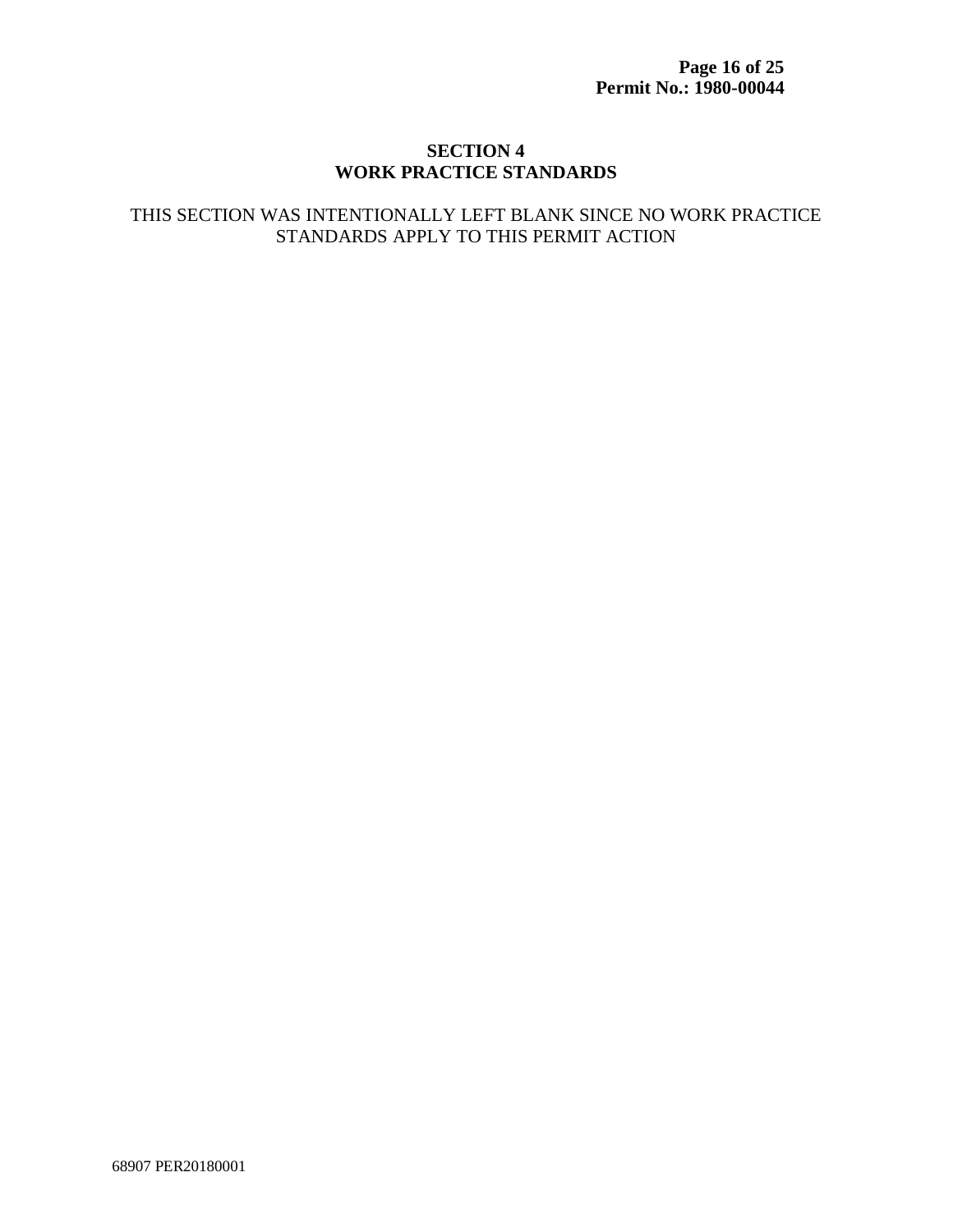| <b>SECTION 5</b>                                 |
|--------------------------------------------------|
| <b>MONITORING AND RECORDKEEPING REQUIREMENTS</b> |

| <b>Emission</b><br>Point    | <b>Applicable Requirement</b>                                                                                                                                         | <b>Condition</b><br><b>Number</b> | Pollutant(s) /<br>Parameter(s)      | <b>Monitoring / Recordkeeping</b><br>Requirement                                                                                                                       |
|-----------------------------|-----------------------------------------------------------------------------------------------------------------------------------------------------------------------|-----------------------------------|-------------------------------------|------------------------------------------------------------------------------------------------------------------------------------------------------------------------|
| Facility-<br>Wide           | 11 Miss. Admin. Code, Pt. 2, R.<br>6.3.A.(3)(b)(2).                                                                                                                   | 5.1                               | Recordkeeping                       | Maintain Records for a Minimum of 5<br>Years                                                                                                                           |
| AA-001<br>through<br>AA-003 | Federally Enforceable PSD<br>Construction Permit (Issued on<br>March 28, 2016; Modified as<br>Specified Herein)                                                       | 5.2                               | Lumber<br>Throughput                | Record Monthly Throughput of Dried<br>Lumber (from Combined Kilns)                                                                                                     |
|                             |                                                                                                                                                                       | 5.3                               | <b>Final Moisture</b><br>Content    | <b>Monitor Dried Lumber Processed</b><br>through the Planer Mill Area<br>Maintain Monthly Moisture Content<br><b>Trending Data</b>                                     |
|                             | 11 Miss. Admin. Code Pt. 2, R.<br>6.3.A.(3)(a)(2).                                                                                                                    | 5.4                               | Maximum<br>Operating<br>Temperature | <b>Maintain Monthly Operating</b><br>Temperature Trending Data                                                                                                         |
|                             |                                                                                                                                                                       | 5.5                               | <b>VOCs</b><br><b>HAPs</b>          | Develop and Implement a Maintenance<br>& Inspection Plan                                                                                                               |
| AA-004<br>AA-007            | Federally Enforceable PSD<br>Construction Permit (Issued on<br>March 28, 2016; Modified as<br>Specified Herein)<br>11 Miss. Admin. Code Pt. 2, R.<br>6.3.A.(3)(a)(2). | 5.6                               | Opacity                             | Certify Structural Integrity of<br>Building(s) / Enclosure(s) Semi-<br>Annually                                                                                        |
| AA-005<br>AA-008<br>AA-011  |                                                                                                                                                                       | 5.7                               |                                     | <b>Conduct Monthly Visible Emission</b><br>Evaluations                                                                                                                 |
| AA-009                      | Federally Enforceable PSD<br>Construction Permit (Issued on<br>March 28, 2016; Modified as<br>Specified Herein)<br>11 Miss. Admin. Code Pt. 2, R.<br>6.3.A.(3)(a)(2). | 5.8                               | Opacity                             | <b>Conduct Monthly Visible Emission</b><br>Evaluations                                                                                                                 |
|                             |                                                                                                                                                                       | 5.9                               | $PM / PM_{10}$                      | Monitor Total Throughput of Dried<br>Lumber Shavings / Trim to Cyclofilter<br>Calculate Average Hourly Throughput<br>of Dried Lumber Shavings / Trim to<br>Cyclofilter |
|                             |                                                                                                                                                                       | 5.10                              |                                     | Monitor Differential Pressure Drop<br>Daily                                                                                                                            |
|                             |                                                                                                                                                                       | 5.11                              |                                     | Conduct a Weekly Inspection of the<br>Cyclofilter                                                                                                                      |
| <b>Emission</b><br>Point    | <b>Applicable Requirement</b>                                                                                                                                         | <b>Condition</b><br><b>Number</b> | Pollutant(s) /<br>Parameter(s)      | <b>Monitoring / Recordkeeping</b><br>Requirement                                                                                                                       |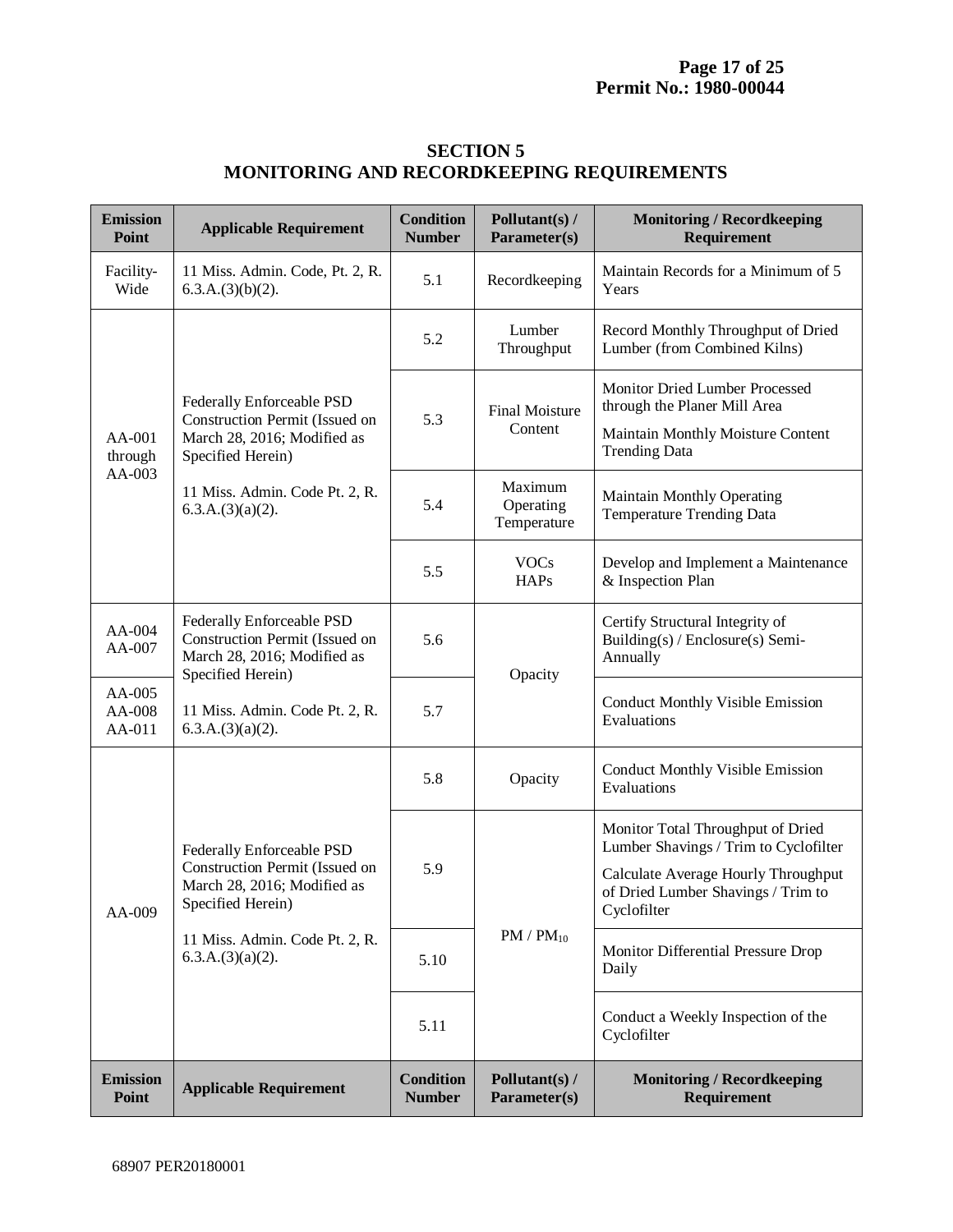| $AA-012$ | Federally Enforceable PSD<br>Construction Permit (Issued on<br>March 28, 2016; Modified as<br>Specified Herein)<br>11 Miss. Admin. Code Pt. 2, R.<br>6.3.A.(3)(a)(2). | 5.12 | <b>VOCs</b> | Maintain Compliant Surface Coating<br>Color                |
|----------|-----------------------------------------------------------------------------------------------------------------------------------------------------------------------|------|-------------|------------------------------------------------------------|
| $AA-014$ | 40 CFR 60.4245(b); Subpart<br>JJJJ<br>11 Miss. Admin. Code Pt. 2, R.<br>6.3.A.(3)(a)(2).                                                                              | 5.13 | HAPs        | Record Hours of Operation<br>(Emergency and Non-Emergency) |
|          | 40 CFR 60.4243(b)(1); Subpart<br>JJJJ                                                                                                                                 | 5.14 |             | Maintain Maintenance Records                               |
|          | 40 CFR 60.4243(e); Subpart<br>JJJJ<br>11 Miss. Admin. Code Pt. 2, R.<br>6.3.A.(3)(a)(2).                                                                              | 5.15 |             | Record Hours of Operation using<br>Propane as Fuel Source  |

5.1 Except as otherwise specified or limited herein, the permittee shall retain all required records, monitoring data, supporting information, and reports for a period of at least five (5) years from the date of the monitoring sample, measurement, report, or application. Supporting information includes all calibration and maintenance records, all original stripchart recordings or other data from continuous monitoring instrumentation, and copies of all reports required by this permit. Copies of such records shall be submitted to the MDEQ as required by "Applicable Rules and Regulations" or this permit upon request.

(Ref.: 11 Miss. Admin. Code, Pt. 2, R. 6.3.A.(3)(b)(2).)

5.2 For Emission Points AA-001 through AA-003, the permittee shall record and maintain the total throughput of dried lumber produced from the combined lumber drying kilns monthly in thousand board feet (MBF) per year based on a rolling 12-month period.

(Ref.: Federally Enforceable PSD Construction Permit issued on March 28, 2016 and modified as specified herein; 11 Miss. Admin. Code Pt. 2, R. 6.3.A.(3)(a)(2).)

5.3 For Emission Points AA-001 through AA-003, the permittee shall demonstrate compliance with the final moisture content limit referenced in Condition 3.6 by monitoring the moisture content of all dried lumber processed through the planer mill area. Additionally, the permittee shall record and maintain trend data that showcases the moisture content of dried lumber based on a monthly average.

(Ref.: Federally Enforceable PSD Construction Permit issued on March 28, 2016 and modified as specified herein; 11 Miss. Admin. Code Pt. 2, R. 6.3.A.(3)(a)(2).)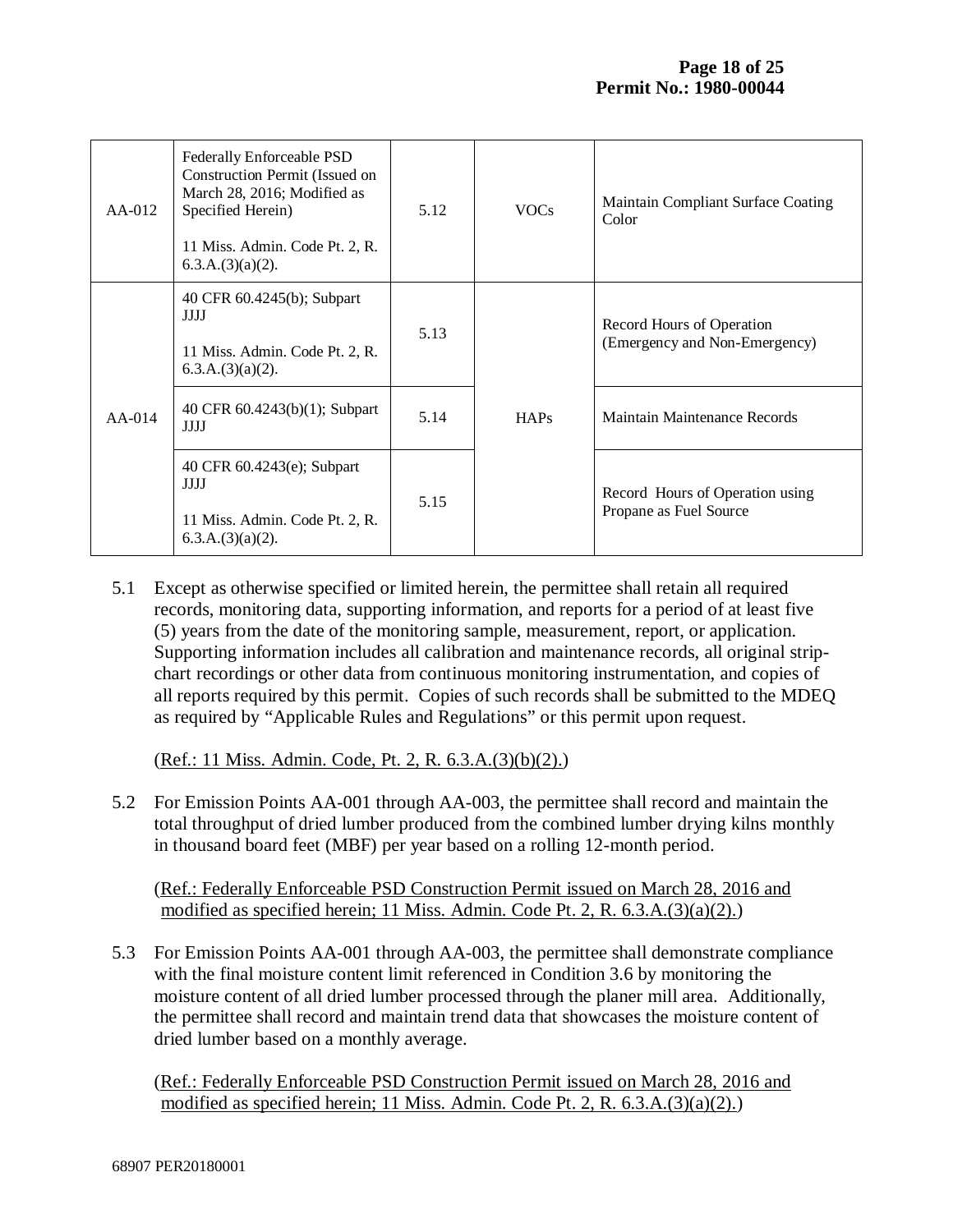5.4 For Emission Points AA-001 through AA-003, the permittee shall demonstrate compliance with the maximum operating temperature limit referenced in Condition 3.7 by recording and maintaining monthly operating temperature trend data for each lumber drying kiln.

(Ref.: Federally Enforceable PSD Construction Permit issued on March 28, 2016 and modified as specified herein; 11 Miss. Admin. Code Pt. 2, R. 6.3.A.(3)(a)(2).)

- 5.5 For Emission Points AA-001 through AA-003, within ninety (90) days upon issuance of this permit, the permittee shall develop an initial maintenance / inspection plan that establishes work practice standards in accordance with the manufacturer's specifications for direct-fired kiln operations. Additionally, the plan shall outline a schedule for all actions necessary to inspect and maintain, at a minimum, the following equipment on each lumber drying kiln:
	- (a) Circulation, exhaust, and combustion air fans;
	- (b) Floor decking;
	- (c) Dampers;
	- (d) Baffles; and
	- (e) Burners.

All inspections and maintenance actions shall be conducted on the specified schedule as required by the plan. Additionally, the plan shall be maintained on-site and made readily available for review by MDEQ personnel.

If any problem is noted during an inspection, the permittee shall perform and record the necessary maintenance to ensure operation of a lumber drying kiln as originally designed.

(Ref.: Federally Enforceable PSD Construction Permit issued on March 28, 2016 and modified as specified herein; 11 Miss. Admin. Code Pt. 2, R. 6.3.A.(3)(a)(2).)

5.6 For Emission Points AA-004 and AA-007, the permittee shall demonstrate compliance with Conditions 3.9 and 3.10 by certifying (in writing) that the structural integrity of the applicable building(s) / enclosure(s) has been maintained for the referenced particulate matter emissions reductions once every six months within a calendar year.

Additionally, the permittee shall maintain all documentation that details any maintenance  $action(s)$  performed on the building(s) / enclosure(s) necessary to maintain the applicable emissions reductions.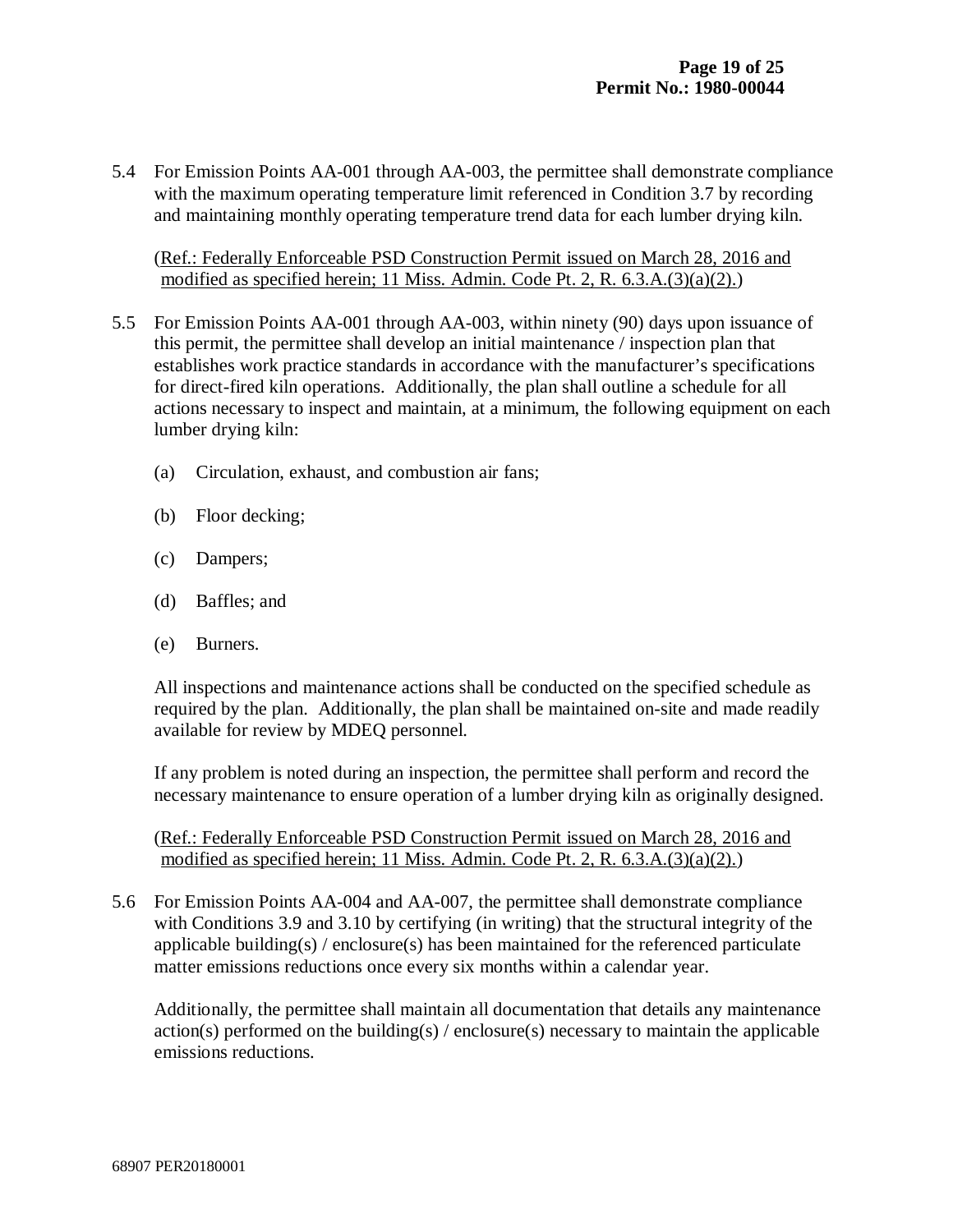(Ref.: Federally Enforceable PSD Construction Permit issued on March 28, 2016 and modified as specified herein; 11 Miss. Admin. Code Pt. 2, R. 6.3.A.(3)(a)(2).)

- 5.7 For Emission Points AA-005, AA-008, and AA-011, the permittee shall perform a monthly Visible Emission Evaluation (VEE) using EPA Test Method 9 (i.e. "Method 9") on the emission sources or the ambient air around the emission sources while in operation. In addition to the provisions outlined in Method 9, the permittee shall also adhere to the following guidelines:
	- (a) All evaluations shall be conducted during daylight hours and during conditions representative of normal operation for the respective sources;
	- (b) In the event that a VEE is not conducted during any calendar month, the permittee shall denote and maintain an explanation as to why the VEE was not performed;
	- (c) If the result of a VEE indicates non-compliance with the opacity limit referenced in Condition 3.1, the permittee shall immediately determine the cause(s) for the exceedance and perform the necessary corrective action(s) to minimize emissions; and
	- (d) The permittee shall maintain applicable documents pertaining to all VEEs and any corrective action(s) taken to prevent or minimize emissions as a result of any VEE.

(Ref.: Federally Enforceable PSD Construction Permit issued on March 28, 2016 and modified as specified herein; 11 Miss. Admin. Code Pt. 2, R. 6.3.A.(3)(a)(2).)

- 5.8 For Emission Point AA-009, the permittee shall perform a monthly Visible Emission Evaluation (VEE) using EPA Test Method 9 (i.e. "Method 9") on the exhaust discharged from the cyclofilter. In addition to the provisions outlined in Method 9, the permittee shall also adhere to the following guidelines:
	- (a) All evaluations shall be conducted during daylight hours and during conditions representative of normal operation for the respective sources;
	- (b) In the event that a VEE is not conducted during any calendar month, the permittee shall denote and maintain an explanation as to why the VEE was not performed;
	- (c) If the result of a VEE indicates non-compliance with the opacity limit referenced in Condition 3.1, the permittee shall immediately determine the cause(s) for the exceedance and perform the necessary corrective action(s) to minimize emissions; and
	- (d) The permittee shall maintain applicable documents pertaining to all VEEs and any corrective action(s) taken to minimize emissions as a result of any VEE.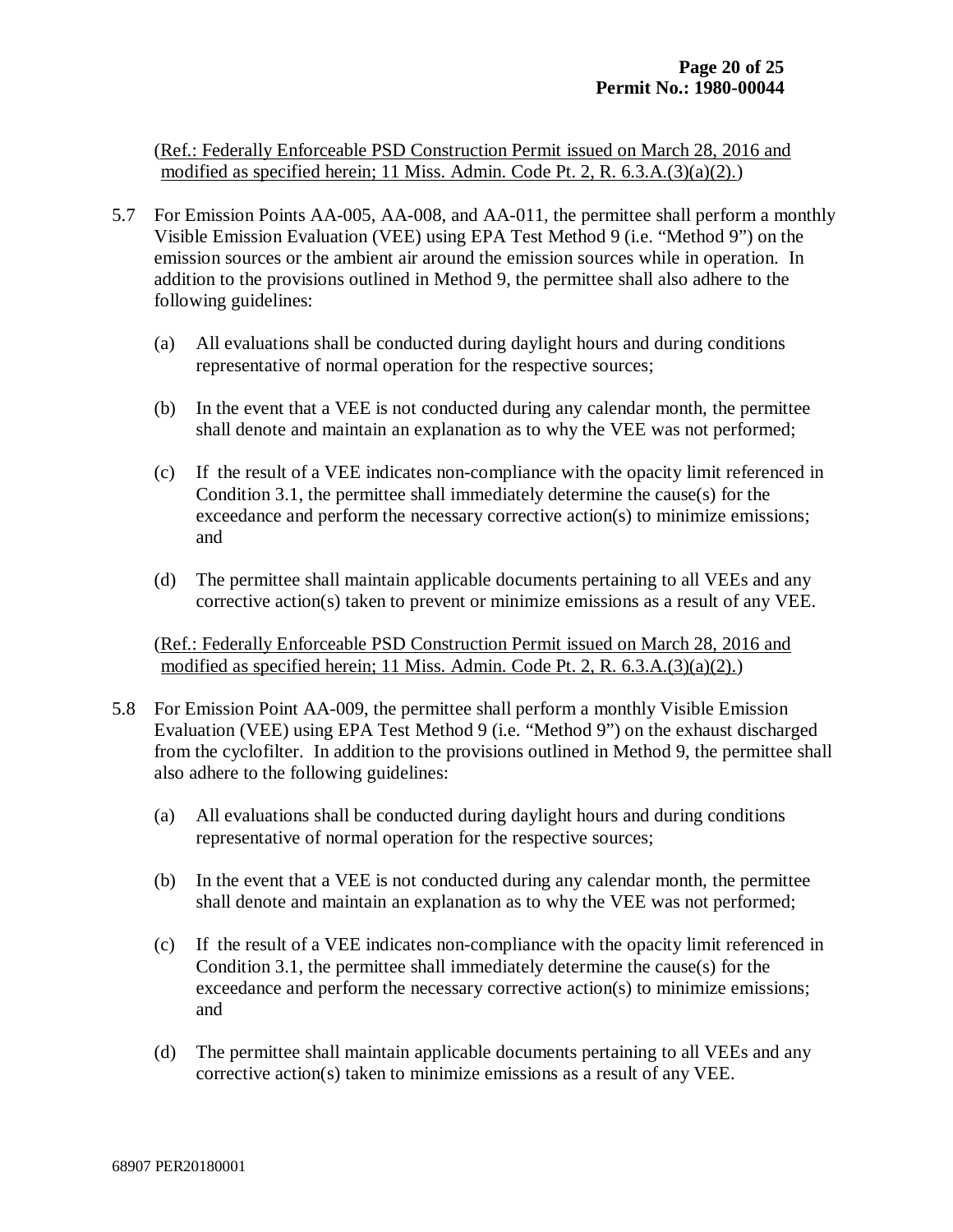(Ref.: Federally Enforceable PSD Construction Permit issued on March 28, 2016 and modified as specified herein; 11 Miss. Admin. Code Pt. 2, R. 6.3.A.(3)(a)(2).)

5.9 For Emission Point AA-009, the permittee shall monitor and record the total throughput (in tons per year) of dried lumber shavings / trim conveyed to the cyclofilter from the planer mill area based on a rolling 12-month period.

The permittee shall also demonstrate compliance with the hourly throughput limit referenced in Condition 3.12 by calculating and recording an average hourly throughput each calendar month. This calculation shall be based on the monthly total throughput of dried lumber shavings / trim conveyed to the cyclofilter from the planer mill area and the monthly total hours of operation for the planer mill area.

(Ref.: Federally Enforceable PSD Construction Permit issued on March 28, 2016 and modified as specified herein; 11 Miss. Admin. Code Pt. 2, R. 6.3.A.(3)(a)(2).)

5.10 For Emission Point AA-009, the permittee shall monitor and record the differential pressure drop on the cyclofilter daily while the planer mill area is in operation. If any daily recording is outside the differential pressure drop range referenced in Condition 3.13, the permittee shall perform the necessary maintenance to return the cyclofilter to its indicated pressure drop range / normal operation.

(Ref.: Federally Enforceable PSD Construction Permit issued on March 28, 2016 and modified as specified herein; 11 Miss. Admin. Code Pt. 2, R. 6.3.A.(3)(a)(2).)

5.11 For Emission Point AA-009, the permittee shall conduct and record a weekly inspection of the major components related to the cyclofilter. If a problem is noted during an inspection, the permittee shall perform the necessary maintenance to ensure operation of the cyclofilter as originally designed. The permittee shall also maintain sufficient equipment on-site as is necessary to repair the cyclofilter.

(Ref.: Federally Enforceable PSD Construction Permit issued on March 28, 2016 and modified as specified herein; 11 Miss. Admin. Code Pt. 2, R. 6.3.A.(3)(a)(2).)

5.12 For Emission Point AA-012, the permittee shall maintain a surface coating on the referenced storage tanks that complies with the coloring requirement referenced in Condition 3.14.

(Ref.: Federally Enforceable PSD Construction Permit issued on March 28, 2016 and modified as specified herein; 11 Miss. Admin. Code Pt. 2, R. 6.3.A.(3)(a)(2).)

5.13 For Emission Point AA-014, the permittee shall monitor and record (through a nonresettable hour meter) the hours of operation for the engine during respective occasions of emergency and non-emergency service monthly. The permittee shall also detail what classified each operational occasion as an emergency or a non-emergency.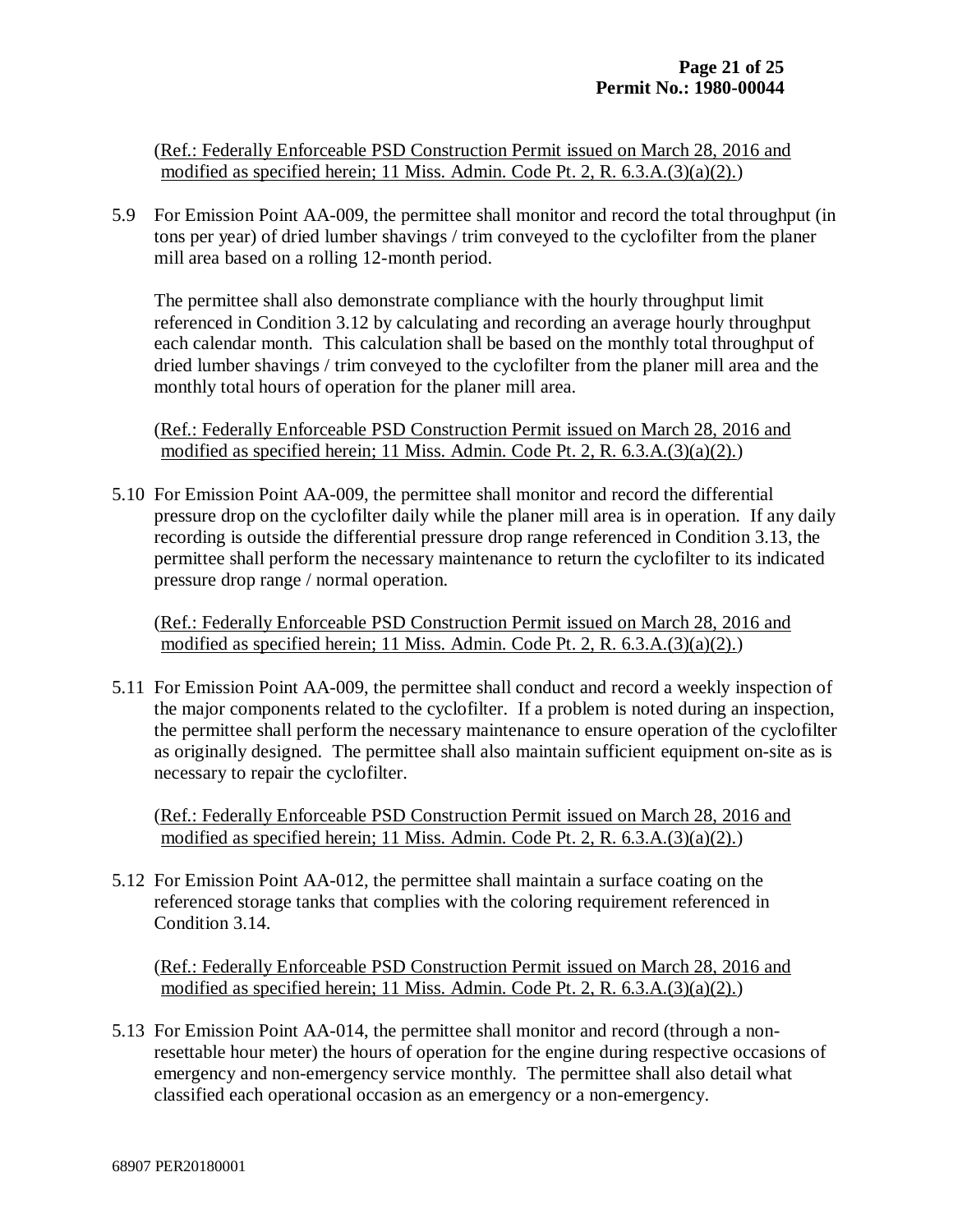(Ref.: 40 CFR 60.4245(b); Subpart JJJJ) (Ref.: 11 Miss. Admin. Code Pt. 2, R. 6.3.A.(3)(a)(2).)

- 5.14 For Emission Point AA-014, the permittee shall demonstrate compliance with the following provisions given that the emission source is a certified engine:
	- (a) Confirm the purchase of a spark-ignition internal combustion engine certified to the referenced emission standards and maintain such documentation;
	- (b) If the permittee operates and maintains the engine according to the manufacturer's emission-related written instructions, the permittee must keep records of conducted maintenance to demonstrate compliance, but no performance testing is required. The permittee must also meet the requirements as specified in 40 CFR Part 1068, Subparts A through D (as they apply). If the permittee adjusts engine settings according to and consistent with the manufacturer's instructions, the affected source will not be considered out of compliance;
	- (c) If the permittee does not operate and maintain the engine according to the manufacturer's emission-related written instructions, the affected source will be considered a non-certified engine. As such, the permittee must keep a maintenance plan, retain records of conducted maintenance to demonstrate compliance, and maintain / operate the engine in a manner consistent with good air pollution control practice for minimizing emissions (to a practicable extent). However, the permittee is not required to conduct performance testing on the engine.

(Ref.: 40 CFR 60.4243(b)(1); Subpart JJJJ)

5.15 For Emission Point AA-014, the permittee shall maintain and record the number of hours spent operating the engine with propane as a fuel source. Additionally, the permittee shall document what circumstance(s) prompted the use of propane as a fuel source (in lieu of natural gas).

(Ref: 40 CFR 60.4243(e); Subpart JJJJ) (Ref.: 11 Miss. Admin. Code Pt. 2, R. 6.3.A.(3)(a)(2).)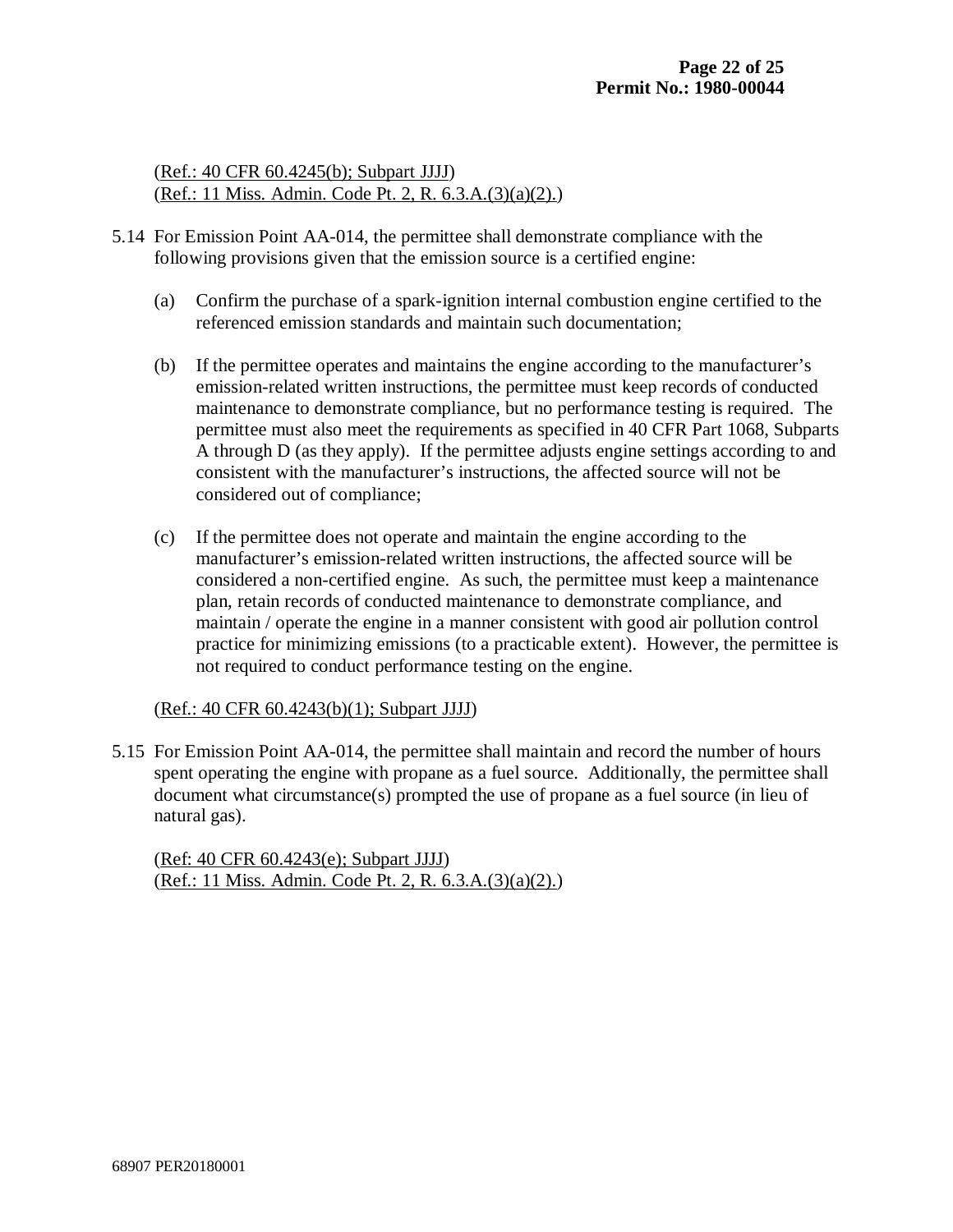| <b>SECTION 6</b>              |
|-------------------------------|
| <b>REPORTING REQUIREMENTS</b> |

| <b>Emission</b><br><b>Point</b>      | <b>Applicable Requirement</b>                      | <b>Condition</b><br><b>Number</b> | <b>Reporting Requirement</b>                                                                                                |
|--------------------------------------|----------------------------------------------------|-----------------------------------|-----------------------------------------------------------------------------------------------------------------------------|
| Facility-<br>Wide                    | 11 Miss. Admin. Code Pt. 2, R.<br>2.2.B.(11).      | 6.1                               | Submitted Documents Certified by a Responsible Official<br>or Duly Authorized Representative                                |
| $AA-001$<br>through<br>AA-003        | 11 Miss. Admin. Code Pt. 2, R.<br>6.3.A.(3)(c)(1). | 6.2                               | Submit Semi-Annual Summary of Dried Lumber<br>Throughput (for Combined Kilns)                                               |
|                                      | 11 Miss. Admin. Code Pt. 2, R.<br>2.2.B.(11).      | 6.3                               | Submit Annual Compliance Certification for Kiln<br>Operating Temperature and Final Moisture Content (for<br>Combined Kilns) |
|                                      | 11 Miss. Admin. Code Pt. 2, R.<br>2.2.B.(11).      |                                   | Submit Maintenance and Inspection Plan                                                                                      |
|                                      | 11 Miss. Admin. Code Pt. 2, R.<br>6.3.A.(3)(c)(1). | 6.4                               | Submit Semi-Annual Notification of Amendment to<br>Maintenance and Inspection Plan                                          |
| AA-004<br>AA-007                     | 11 Miss. Admin. Code Pt. 2, R.<br>6.3.A.(3)(c)(1). | 6.5                               | Submit Semi-Annual Summary of Maintenance Actions                                                                           |
| AA-005<br>AA-008<br>AA-009<br>AA-011 | 11 Miss. Admin. Code Pt. 2, R.<br>6.3.A.(3)(c)(1). | 6.6                               | Submit Semi-Annual Summary of Visible Emission<br><b>Evaluation Information</b>                                             |
| $AA-009$                             | 11 Miss. Admin. Code Pt. 2, R.<br>6.3.A.(3)(c)(1). | 6.7                               | Submit Semi-Annual Summary of Differential Pressure<br><b>Drop Range Deviations</b>                                         |
|                                      |                                                    | 6.8                               | Submit Semi-Annual Summary of Dried Lumber<br>Shavings / Trim Throughput                                                    |
|                                      |                                                    |                                   | Submit Semi-Annual Summary of Monthly Average<br>Hourly Throughput                                                          |
|                                      |                                                    | 6.9                               | Submit Semi-Annual Summary of Cyclofilter<br>Malfunctioning / Non-Operational Occurrences                                   |
| AA-014                               | 11 Miss. Admin. Code Pt. 2, R.<br>2.2.B.(11).      | 6.10                              | Submit Hours of Operation (Non-Emergency and<br>Emergency                                                                   |

6.1 Any document required by this permit to be submitted to the MDEQ shall contain a certification signed by a responsible official or duly authorized representative stating that, based on information and belief formed after reasonable inquiry, the statements and information in the document are true, accurate and complete.

(Ref.: 11 Miss. Admin. Code Pt. 2, R. 2.2.B.(11).)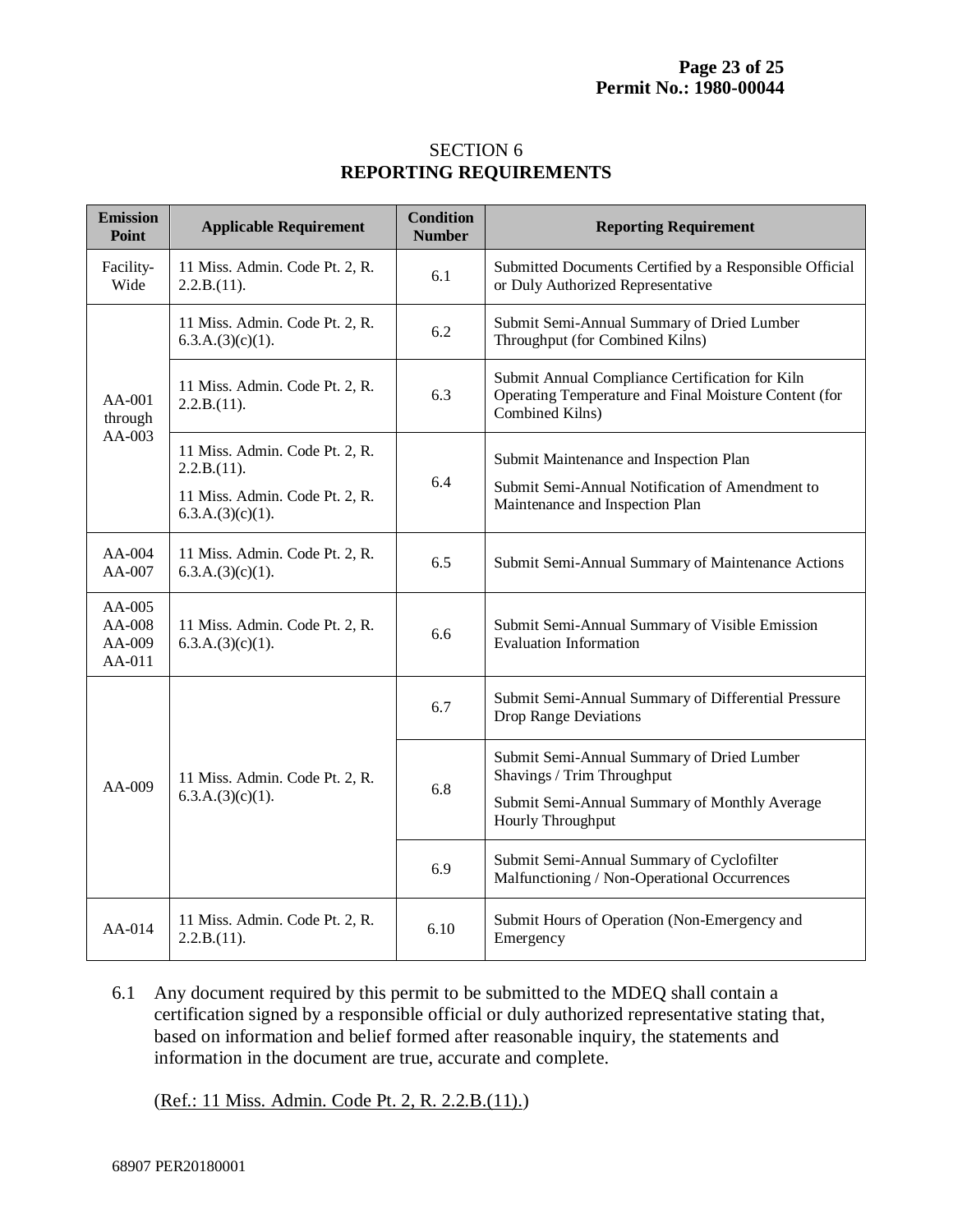6.2 For Emission Points AA-001 through AA-003, the permittee shall submit a semi-annual report that outlines the total throughput of dried lumber produced from the combined lumber drying kilns in thousand board feet (MBF) per year based on a rolling 12-month period no later than January  $31<sup>st</sup>$  and July  $31<sup>st</sup>$  of each calendar year for the preceding sixmonth period.

(Ref.: 11 Miss. Admin. Code Pt. 2, R. 6.3.A.(3)(c)(1).)

6.3 For Emission Points AA-001 through AA-003, the permittee shall submit an annual certification acknowledging each lumber drying kiln complies with both the maximum operating temperature limit of 275ºF and the final moisture content limit of 10% or greater on a monthly basis no later than January  $31<sup>st</sup>$  of each calendar year for the preceding year.

If non-compliance has been determined during a reporting period, the permittee shall include with the certification information that details the number of excursions experienced within the calendar year, the duration of each excursion experienced for respective limit, and the steps taken to return to compliance.

(Ref.: 11 Miss. Admin. Code Pt. 2, R. 2.2.B.(11).)

6.4 For Emission Points AA-001 through AA-003, the permittee shall submit the initial plan that establishes work practice standards in accordance with the manufacturer's specifications for continuous direct-fired kiln operations to the MDEQ within ninety (90) days upon issuance of this permit.

Thereafter, the permittee shall submit a semi-annual notification that summarizes any revision(s) made to the maintenance and inspection plan no later than January 31st and July 31st of each calendar year for the preceding six-month period. If an amendment is made to the plan in any six-month period, the permittee shall include the revision(s) within the corresponding semi-annual monitoring report.

(Ref.: 11 Miss. Admin. Code Pt. 2, R. 2.2.B.(11).) (Ref.: 11 Miss. Admin. Code Pt. 2, R. 6.3.A.(3)(c)(1).)

6.5 For Emission Points AA-004 and AA-007, the permittee shall submit a semi-annual report that summarizes any maintenance action(s) performed on the building(s) / enclosure(s) necessary to maintain the applicable emissions reductions referenced in Conditions 3.9 and 3.10 no later than January 31st and July 31st of each calendar year for the preceding sixmonth period.

(Ref.: 11 Miss. Admin. Code Pt. 2, R. 6.3.A.(3)(c)(1).)